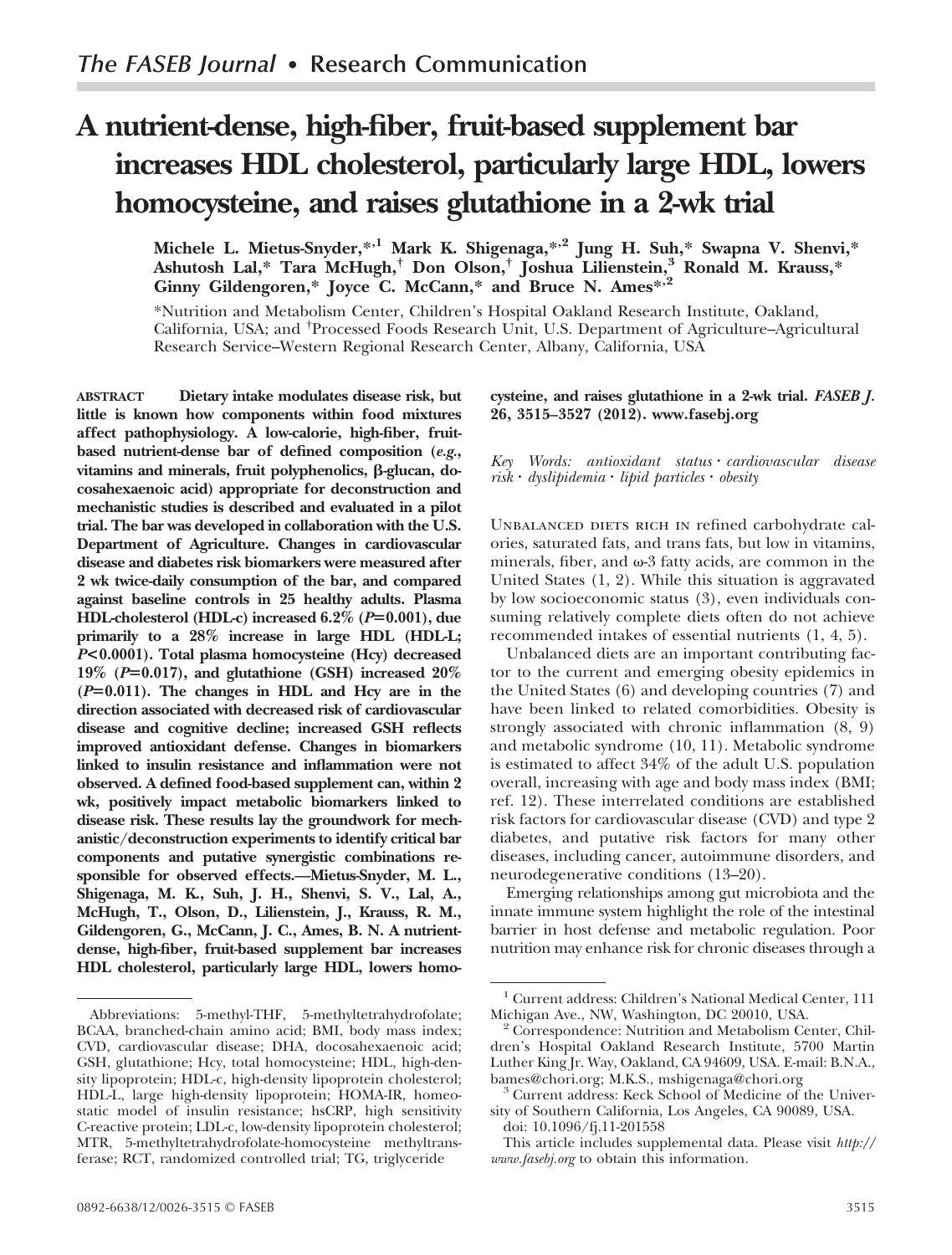mechanism that involves inflammation due to increased exposure to bacterial products leaking through a permeable gut lining (21). Gut barrier function is improved by adequate dietary fiber (22, 23) and is impaired if certain micronutrients [*e.g.*, zinc (24, 25) and magnesium (26)] are deficient in the diet. Obesity is strongly associated with vitamin and mineral deficiencies, including vitamins B6, C, E, and D (27–29), iron (30), calcium (31), zinc (32), and others (see Kimmons *et al.*, ref. 33, and references cited therein). In addition, a mechanism, the "triage theory", was proposed by B.N.A. to explain why modest deficiency in vitamins and minerals may, over time, increase risk of a wide range of age-related diseases (34–37).

Connections between poor nutrition and future disease risk underscore an urgent need to find ways to bring individuals into better nutritional and metabolic balance (*e.g.*, 38). Biomarkers linked to future risk of cardiovascular disease and diabetes positively respond to dietary interventions (*e.g.*, 39–44). However, diet-based preventive strategies are underutilized for complex reasons, including the high cost for many individuals of nutrientdense, as compared to calorie-dense but nutrient-poor foods, and poor adherence to nutritious diets despite the fact that people who switch to healthier diets report an increased sense of well-being (45, 46). In addition, there is a lack of mechanistic understanding as to how components in a food mixture interact, individually or in combination, with disease mechanisms.

We reasoned that a palatable low-calorie nutrient-dense bar of defined composition would be helpful in overcoming these barriers. Such a bar, if of a sufficiently welldefined composition, would be appropriate for deconstruction experiments and mechanistic studies. If economical, palatable, and effective in improving nutritional status, the bar might also be of use in motivating participants in obesity reduction programs and in the public at large to move toward and sustain healthier diets.

A nutritional supplement bar was developed at Children's Hospital Oakland Research Institute in collaboration with the U.S. Department of Agriculture (USDA). This report presents pooled results from 3 identical 2-wk pilot interventions with the nutrition bar in 25 generally healthy adults eating relatively good diets. Our hypothesis was that twice-daily consumption of the bar would improve indicators of balanced metabolism and biomarkers linked to increased risk of future disease. Results indicate that, after 2-wk consumption of 2 bars each day, consistent and statistically significant improvements were observed in plasma high-density lipoprotein (HDL), total homocysteine (Hcy), and endogenous antioxidant defenses. Mechanistic implications of these findings and the current status of evidence linking these biomarkers to agerelated diseases are discussed.

## **MATERIALS AND METHODS**

## **Nutrition supplement bar composition**

The nutrition bar composition is shown in **Table 1**. The bar was formulated to be moderate in calories  $(107 \text{ kcal}/\approx 25 \text{ g})$ 

TABLE 1. *Bar composition*

| Bar ingredient                                     | Total |
|----------------------------------------------------|-------|
| Total calories (kcal)                              | 107   |
| Total fat $(g)$                                    | 5.04  |
| Saturated fat (g)                                  | 2.52  |
| Trans fat (g)                                      | 0.00  |
| DHA, 22:6 n-3 (g)                                  | 0.200 |
| Cholesterol (mg)                                   | 0.00  |
| Sodium (mg)                                        | 2.71  |
| Potassium (mg)                                     | 142   |
| Total carbohydrate (g)                             | 18.4  |
| Fiber, total dietary (g)                           | 7.31  |
| Sugars (g)                                         | 7.58  |
| Total protein (g)                                  | 3.78  |
| $β$ -Carotene (μg)                                 | 200   |
| Calcium (mg)                                       | 287   |
| Vitamin D3 (IU)                                    | 200   |
| Vitamin K1 (µg)                                    | 44.5  |
| Riboflavin (mg)                                    | 0.631 |
| Vitamin B6 (mg)                                    | 0.690 |
| Vitamin B12 $(\mu g)$                              | 0.800 |
| Pantothenic acid (mg)                              | 1.39  |
| $\rm Zinc$ (mg)                                    | 2.80  |
| Copper $(\mu g)$                                   | 323   |
| Chromium $(\mu g)$                                 | 16.5  |
| Vitamin C (mg)                                     | 105   |
| $\ln m$ (mg)                                       | 3.37  |
| Vitamin E; $\alpha$ , $\gamma$ tocopherols (mg)    | 6.63  |
| Thiamine; vitamin B1 (mg)                          | 0.425 |
| Niacin (mg)                                        | 7.77  |
| Total folate $(\mu g)$                             | 203   |
| Biotin $(\mu g)$                                   | 7.50  |
| Phosphorus (mg)                                    | 42.2  |
| Magnesium (mg)                                     | 179   |
| Selenium (µg)                                      | 6.24  |
| Manganese (mg)                                     | 0.358 |
| Choline (mg)                                       | 127   |
| Glutamine (g)                                      | 1.00  |
| Polyphenols and phenols, total (mg) <sup>a,b</sup> | 333   |
| Polyphenols, monomeric (mg)                        | 155   |
| Simple phenols (mg)                                | 2.50  |

Bar composition calculated from USDA tables (174) and individually added nutrients. *<sup>a</sup>* Calculation of fruit concentrate polyphenols are derived from USDA Database for the Flavonoid Content of Selected Foods, Release 2.1 (175). NDB numbers 09050, 09078, 97074, 09279. *b*Estimates of cocoa polyphenols are from a personal communication with Dr. Mark Payne (Hershey Center for Health and Nutrition Analysis, Hershey, PA, USA). Ingredients: dark chocolate (82% cacao), wheat bran,  $\beta$ -glucan, whey protein isolate, blueberry concentrate, cranberry concentrate, plum concentrate, red grape concentrate, glutamine, glycerin, walnuts, calcium, DHA, decaffeinated coffee, natural blueberry flavor, magnesium, citric acid, phosphatidyl choline, vitamin C, folate, mixed tocopherols, iron, niacin, vitamin K, zinc, pantothenic acid, chromium, biotin, thiamin, carotene, vitamin B6, riboflavin, selenium, copper, vitamin B<sub>12</sub>, vitamin D<sub>2</sub>.

bar), but nutrient dense, with a polyphenolic-rich matrix of fruit, walnuts, and non-alkali-processed dark chocolate, supplemental vitamins, minerals, a long-chain polyunsaturated fatty acid [docosahexaenoic acid (DHA)], a blend of insoluble and soluble fibers, protein, and glutamine, all at physiological doses intended not to replace, but to supplement a typical diet. As shown, most vitamins and minerals are present in amounts representing 10 to 50% of their corresponding recommended daily allowance (RDA) per bar; with the exceptions of vitamin D and vitamin C (both added above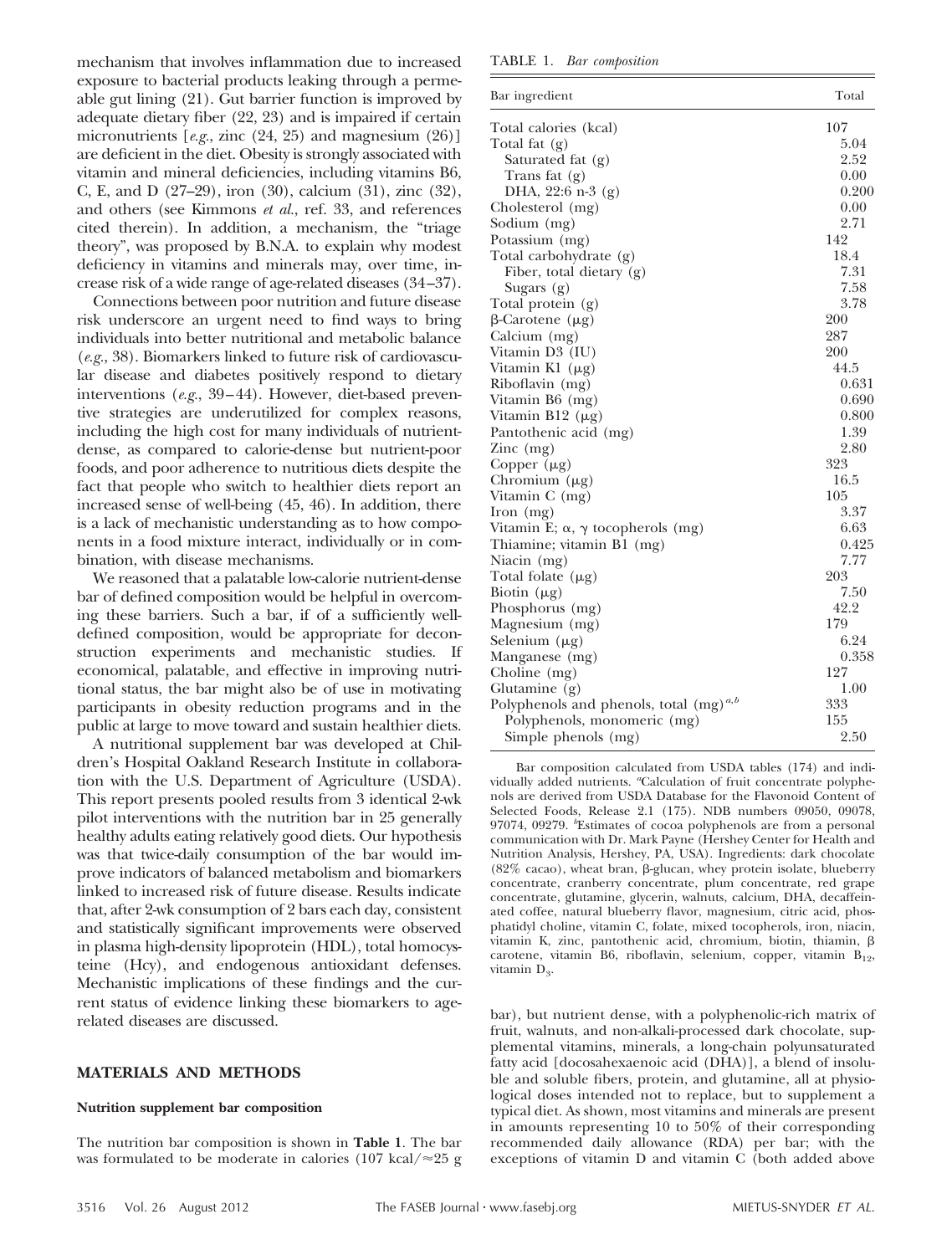50% RDA). The goal was not to meet the RDA in every case but to complement standard dietary intakes by consumption of 2 bars each day. Several combinations of different fruits, fibers, and nutrient blends were tested to optimize efficacy and flavor profiles and to overcome production barriers presented by both nutrient instability and fat *vs.* water solubility (data not shown) before the formulation used in this study was finalized. The USDA Processed Foods Research Unit supplied the fruit base of blueberry, cranberry, red grape, and dried plum concentrates, and prepared all bar prototypes. All bars have extra natural blueberry flavoring. One of two alternative flavors was added to mask strong adverse tastes associated with the bar's vitamin, mineral, and DHA content. Citric acid (sweet-sour) coating was added to the surface, or decaffeinated coffee beans were ground into the matrix. Comparable calorie content and nutrient value in both versions of the bars were validated by Medallion Laboratories (Minneapolis, MN, USA; data not shown). Bars were packaged under nitrogen in Mylar foil laminate for optimum protection from oxidation of labile long-chain polyunsaturated fatty acids and antioxidant nutrients. To assure product safety at the moisture level deemed most palatable, microbiological analyses were conducted to rule out yeast, mold, total aerobic plate, and coliform counts.

#### **Study cohort**

Twenty-five generally healthy adults across a wide range of ages and BMIs participated in one or more of a series of three identical 2-wk trials of twice-daily intake of the nutrition bar. Characteristics of the study cohort are shown in **Table 2**. Exclusion criteria were intercurrent infectious disease, untreated stage II hypertension, and medication for diabetes or dyslipidemia. Trials were approved by the institutional review board of Children's Hospital and Research Center Oakland (CHRCO). All participants signed informed consent forms prior to enrollment. Five participants were in 2 or 3 of the 3 identical trials. Data from the first trial in which each of these five were participants are presented in this analysis.

#### **Intervention**

Participants were advised to discontinue all vitamin, mineral, and fiber supplements and any other nutraceuticals 2 wk prior to the initiation of each trial. Compliance with these guidelines, as well as absence of intercurrent infectious disease, was assessed by self-report. Consumption of 2 bars each day was advised, with the first to be eaten before noon and the second in either the afternoon or evening. Participants were advised to drink a minimum of 8 ounces (250 ml) of water with each bar. No guidelines as to whether to use the bar as a meal replacement or a supplement were given, but

TABLE 2. *Baseline characteristics of participants*

| Variable                                                                 | Participants            |
|--------------------------------------------------------------------------|-------------------------|
| $\boldsymbol{n}$                                                         | 25                      |
| Asian American                                                           | 7(28%)                  |
| Caucasian                                                                | $17(68\%)$              |
| Hispanic                                                                 | $1(4\%)$                |
| Female                                                                   | $15(60\%)$              |
| Male                                                                     | $10(40\%)$              |
|                                                                          | $44.9 \pm 15.8$ (19-81) |
| $\operatorname*{Age}\nolimits^{a} \\ \operatorname*{BMI}\nolimits^{a,b}$ | $25.7 \pm 14.3$ (17-31) |

<sup>*a*</sup>Values are means  $\pm$  sp with min–max range in parentheses.  $\frac{b}{2}$ PMI was not measured in one participant. BMI was not measured in one participant.

self-report hunger scores before and 20 min following intake were collected. Baseline and 2-wk visits to the clinical research center included measurements of height, weight, and waist circumference taken 1 cm above the iliac crest. Each physical measurement was taken twice and averaged. Blood pressure and heart rate (Dynemapp) were assessed in triplicate and averaged. Fasting venous blood samples were taken in ethylenediaminetetraacetic acid (EDTA)-containing tubes and immediately processed.

#### **Biochemical analyses**

#### *Lipid profiles*

Plasma samples prepared within 15 min of collection were kept at 4°C throughout processing. Plasma total cholesterol and triglyceride (TG) concentrations were determined by enzymatic procedures on an Express 550 Plus analyzer (Ciba Corning, Oberlin, OH, USA) controlled by the Centers for Disease Control and Prevention–National Heart, Lung, and Blood Institute standardization monitoring program. HDL cholesterol (HDL-c) was measured after dextran sulfate precipitation of plasma. LDL cholesterol (LDL-c) was calculated using a standard formula  $(47)$ , as all samples had TG concentrations  $\leq 400$ mg/dl. Apo AI was measured by immunoturbidimetric assay (Express 550 Plus Analyzer, Bacton Assay Systems, San Marcos, CA, USA). Ion mobility analysis was used to measure concentrations of lipoprotein subfractions (48). See Supplemental Table S1 for a list of the subfractions quantified.

#### *Other measures*

Plasma Hcy (the sum of free and mixed disulfide forms), thiol compounds, and amino acid metabolites were quantified using a liquid chromatography–tandem mass spectrometry (LC-MS/MS) assay (49, 50). All plasma samples were reduced prior to assay by dithiothreitol. For a list of metabolites measured, see Supplemental Table S2. Plasma fasting glucose, insulin, and high-sensitivity C-reactive protein (hsCRP) were measured using standard procedures by a commercial provider (ARUP Laboratories, Salt Lake City, UT, USA). Insulin resistance was estimated using the homeostatic model of insulin resistance (HOMA-IR), calculated as fasting glucose [mM]  $\times$  fasting insulin [ $\mu$ IU/L]  $\div$  22.5.

#### **Statistical analysis**

Prior to pooling data from the 3 trials, quantitative measures and changes from baseline to 2 wk were assessed using paired *t* tests within each trial. Outcome distributions were similar in all 3 trials, and results were pooled, as detailed above. All variables were continuous; paired *t* tests were used to test for significant change between baseline and after 2 wk consumption of the bar. Interrelationships between the observed changes in lipid and lipoprotein variables were examined in a Pearson correlation matrix using log transformation of variables with skewed distributions. Statistical significance was assessed at the 0.05 level. Data were analyzed using SAS 9.2 (SAS Institute, Cary, NC, USA).

#### **RESULTS**

#### **Baseline characteristics of participants**

Baseline characteristics of participants are presented in Table 2. The 25 generally healthy participants spanned a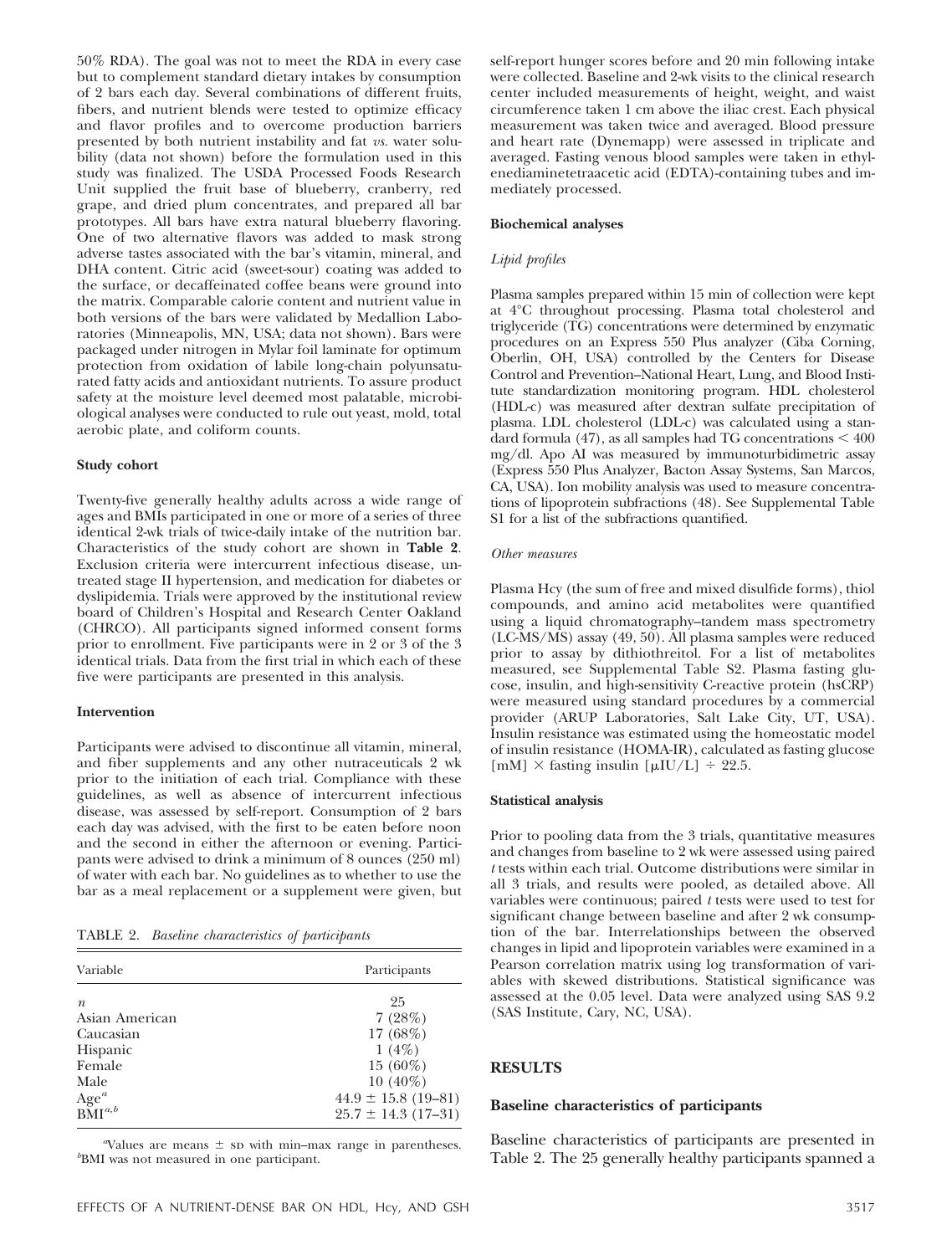wide age range (19–81 yr). The study cohort was predominantly Caucasian and 60% female. The majority of participants (60%) were overweight (BMI $>$ 25), representative of national prevalence (51). Two normotensive participants were on stable antihypertensive drug therapy; two participants had systolic prehypertension (systolic pressure 133 and 136 mmHg, respectively), one of these also had stage I diastolic hypertension (diastolic pressure 91). Two other participants had stage I systolic hypertension (systolic pressure 143 and 147 mmHg), and 11 had baseline LDL-c above the clinical cutoff of 130 mg/dl. There was evidence of mild insulin resistance (HOMA- $IR = 3-5$ ) in 4 participants. Compliance with bar intake by self-report was  $>90\%$ .

## **Effects of the intervention**

No significant side effects were reported, although 2 participants reported mild gastrointestinal discomfort at the outset that self-resolved. Participants consistently reported a significant decrease in hunger on an analog hunger scale after consuming each bar ( $P<0.0001$ ; **Table 3**). Food intake and energy expenditure were not assessed, but there was no significant weight gain over the course of the trials  $(P=0.16;$  Table 3) despite the intake of  $\sim$ 214 bar calories each day (Table 1).

Anthropometric and biochemical measures that changed significantly  $(P<0.05)$  from baseline to the conclusion of the 2-wk trial, along with selected statistically nonsignificant results, are shown in Table 3. Complete results of the lipid subfraction ion mobility analysis and the thiol amino acid/redox metabolomic assay are in Supplemental Tables S1 and S2.

As shown in Table 3, statistically significant favorable changes were observed after 2 wk in HDL-c (6.2% increase, *P*=0.001), large HDL (HDL-L; 7.6-10.5 nm; 28% increase,  $P<0.0001$ ), Hcy (19% decrease,  $P=0.017$ ), and glutathione (GSH; 20.2% increase; *P*=0.011). Plasma total cholesterol, LDL-c, total TG, TG/HDL-c, plasma glucose, hsCRP, insulin, and HOMA-IR did not change significantly over the 2-wk period. There was also no significant change in apoAI, the major HDL apolipoprotein. However, change in the most significant outcome, HDL-L correlated with change in apoA1 ( $r=0.616$ ,  $P=$ 0.001, data not shown).

# **Analysis by participant for HDL-c and Hcy**

**Figures 1** and **2** display results obtained, by participant, for HDL-c and Hcy, respectively. In both figures, participants are ordered according to their increasing baseline HDL-c values. As shown in Fig. 1, baseline

TABLE 3. *Anthropometric and biochemical changes in study participants consuming the nutrition bars*

|                                       |                     | After 2 wk bar      |                     |                  |  |
|---------------------------------------|---------------------|---------------------|---------------------|------------------|--|
| Variable                              | Baseline            | consumption         | Change              | $\boldsymbol{P}$ |  |
| Anthropometric measures               |                     |                     |                     |                  |  |
| Systolic blood pressure (mmHg)        | $119.3 \pm 12.1$    | $117.6 \pm 16.7$    | $-1.6 \pm 10.8$     | 0.44             |  |
| Diastolic blood pressure (mmHg)       | $76.7 \pm 8.9$      | $74.0 \pm 8.8$      | $-2.7 \pm 9.4$      | 0.17             |  |
| Weight                                | $71.9 \pm 14.0$     | $72.3 \pm 13.9$     | $0.4 \pm 1.3$       | 0.16             |  |
| Waist circumference                   | $89.2 \pm 12.7$     | $87.7 \pm 11.2$     | $-1.5 \pm 3.3$      | 0.068            |  |
| Hunger score                          | $5.9 \pm 1.6$       | $2.7 \pm 1.8$       | $-3.2 \pm 2.1$      | < 0.0001         |  |
| Lipids, hsCRP, and glucose metabolism |                     |                     |                     |                  |  |
| Total cholesterol (mg/dl)             | $205.9 \pm 42.7$    | $207.4 \pm 48.2$    | $1.5 \pm 24.0$      | 0.75             |  |
| Total HDL-c (mg/dl)                   | $56.3 \pm 17.8$     | $59.8 \pm 18.7$     | $3.5 \pm 4.8$       | 0.001            |  |
| HDL-S $(nM)^a$                        | $4439.8 \pm 1454.4$ | $4293.8 \pm 1711.7$ | $-146.0 \pm 1189.3$ | 0.55             |  |
| $HDL-L$ (nM)                          | $1665.9 \pm 1017.7$ | $2089.4 \pm 1197.6$ | $423.5 \pm 374.1$   | < 0.0001         |  |
| Total LDL-c (mg/dl)                   | $124.6 \pm 39.7$    | $126.5 \pm 43.0$    | $1.9 \pm 14.3$      | 0.52             |  |
| $LDL-P(nM)$                           | $1126 \pm 390$      | $1115 \pm 423$      | $-10.8 \pm 153$     | 0.73             |  |
| LDL peak diameter $(\AA)^b$           | $222.9 \pm 7.5$     | $224.6 \pm 8.3$     | $1.7 \pm 4.7$       | 0.086            |  |
| $TG \, (mg/dl)$                       | $124.7 \pm 80.9$    | $118.9 \pm 57.9$    | $-5.8 \pm 48.7$     | 0.55             |  |
| TG/HDL-c                              | $2.67 \pm 2.19$     | $2.38 \pm 1.72$     | $0.29 \pm 1.3$      | 0.27             |  |
| ApoA1 $(mg/dl)$                       | $142 \pm 22.1$      | $145 \pm 22.6$      | $3.67 \pm 13.7$     | 0.19             |  |
| $h\overline{sCRP}$ (mg/L)             | $1.8 \pm 2.2$       | $1.5 \pm 1.5$       | $-0.3 \pm 1.2$      | 0.24             |  |
| Fasting blood glucose (mg/dl)         | $99.2 \pm 13.2$     | $97.4 \pm 15.3$     | $-1.8 \pm 8.6$      | 0.33             |  |
| Fasting insulin (mU/L)                | $9.7 \pm 5.3$       | $9.0 \pm 4.5$       | $-0.8 \pm 3.6$      | 0.31             |  |
| <b>HOMA-IR</b>                        | $2.4 \pm 1.3$       | $2.2 \pm 1.1$       | $-0.2 \pm 1.0$      | 0.28             |  |
| Amino acid metabolomics assay         |                     |                     |                     |                  |  |
| $Hcy (\mu M)$                         | $12.6 \pm 6.4$      | $10.2 \pm 3.7$      | $-2.4 \pm 3.6$      | 0.017            |  |
| tGSH $(\mu M)$                        | $6.9 \pm 3.2$       | $8.3 \pm 3.5$       | $1.5 \pm 2.6$       | 0.011            |  |
| SPD $(\mu M)^c$                       | $0.27 \pm 0.17$     | $0.38 \pm 0.28$     | $0.1 \pm 0.3$       | 0.045            |  |

Systolic and diastolic blood pressure, weight, and waist circumference were not measured in one individual. Other biochemical endpoints measured are listed in Materials and Methods. Hcy, total homocysteine; HDL-c, HDL cholesterol; HDL-L, large HDL; HDL-S, small HDL; HOMA-IR, homeostasis model assessment of insulin resistance; hsCRP, high-sensitivity C-reactive protein; LDL-c, LDL cholesterol; SPD, spermidine; TG, triglyceride; tGSH, total glutathione. "HDL-S represents a combination of HDL particles belonging to one class (HDL2a) of larger HDL and all members of the class of small dense HDLs (HDL3a, HDL3b, and HDL3c).<sup>*'*</sup>LDL peak diameter represents the size of the major peak of the full LDL particle distribution. SPD increased from  $0.27 \pm 0.17$  to  $0.38 \pm 0.28$   $\mu$ M ( $P=0.045$ ; 29% increase). The increase in SPD requires confirmation, as it was only of borderline significance  $(P=0.045)$  and could be due to chance alone, since statistical tests were conducted on 33 metabolites in the amino acid metabolomics assay.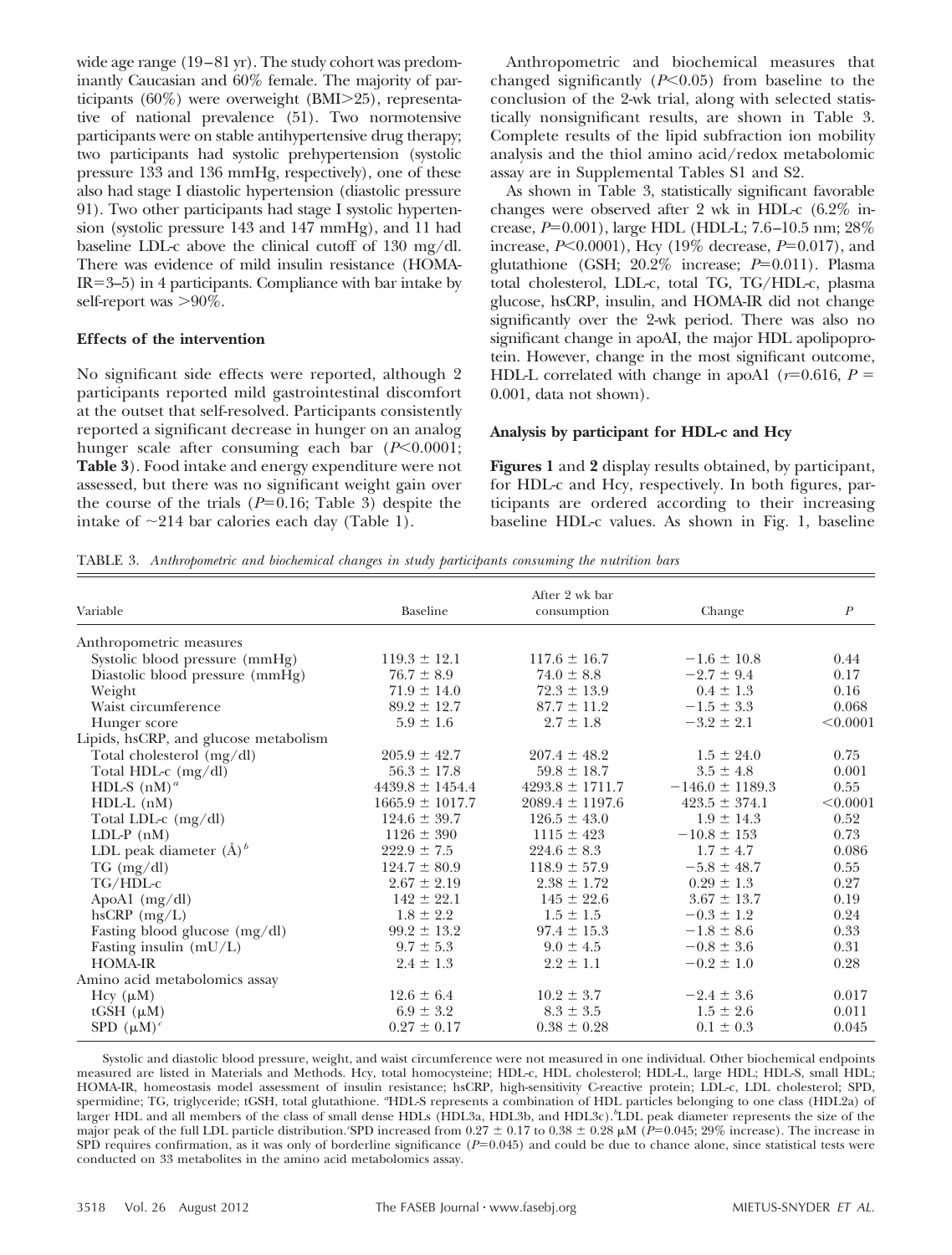

**Figure 1.** Consumption of the nutrition bar for 2 wk increases total HDL-c. Differences in HDL-c plasma concentrations before and after the intervention are shown for each of the 25 participants in the order of rising HDL-c baseline values. Each arrow depicts the direction and the magnitude of the change in HDL-c, with the base of the arrow depicting the individual's baseline concentration and the head of the arrow the corresponding postintervention value. Dotted line represents the clinical cutoff for HDL-c. Values  $\leq 40$  mg/dl are considered to indicate increased CVD risk.

HDL-c concentrations varied greatly among the study population, ranging from 32 to 100 mg/dl. As shown, increases in HDL-c occurred across the full range of these values, including in those who began the study with the lowest (participant 1) and the highest (participant 25) baseline values.

Baseline plasma concentrations of Hcy also varied considerably, from 4.0 to 31  $\mu$ M. The two horizontal lines in Fig. 2 (Hcy), at 10  $\mu$ M and 15  $\mu$ M, are not clinical cutoffs, but reflect results from prospective studies (52–55) that suggest relatively modest elevations in plasma Hcy  $(>10-15 \mu M)$  are associated with statistically significant increases in future CVD events and cognitive decline. At baseline, plasma Hcy concentrations for 13 of the 25 participants were above the lower Hcy cutoff  $(10 \mu M)$ ; direction of change was downward (Fig. 2). Results by individual for HDL-L (**Fig. 3***A*) are presented separately below.

#### **Lipoprotein particle subfraction analysis**

To further evaluate the metabolic effect of the bar, lipoprotein particle distributions before and after consumption of the bar were examined. A highly significant increase  $(P<0.0001)$  in HDL-L was observed, as shown in Table 3. There was also a nonsignificant  $(P=0.086)$  increase in mean LDL peak diameter  $(222.9 - 224.6 \text{ Å})$ .

Results for HDL-L are further detailed in Figs. 3 and **4**. As can be seen in Fig. 3A, HDL-L increased in  $\sim 80\%$  of participants. Ion mobility analysis indicated that a shift in the concentrations of smaller HDL particles toward larger diameters occurred even in the 4 individuals with apparent decreases in HDL-c (participants 5, 12, 15, and 23; see

#### **Correlations**

Although there was no overall change in TGs (Table 3;  $P = 0.55$ ), and only a trend toward an increase in LDL peak particle diameter, there were strong inverse correlations between change in LDL-L and change in both TG and large very low density lipoprotein (VLDL-L; 42.4–52 nm) concentrations (both at  $P<0.0001$ ; see Supplemental Table S3). Change in the TG/HDL ratio was also inversely related to an increase in larger LDL subspecies  $(P<0.0001)$ .

#### **DISCUSSION**

Results obtained in this 2-wk trial indicate that twice-daily consumption by generally healthy adults of a low-calorie, complex-food-based nutrition bar supplemented with vitamins, minerals, DHA, polyphenolics, soluble and insoluble fiber, and other components (see Materials and Methods) results in statistically significant shifts toward what are generally considered to be more clinically favorable plasma concentrations of HDL-c, HDL-L, Hcy, and GSH. Discussed below are bar components that may have contributed to the observed changes, possible mechanisms, and the current state of evidence linking HDL, Hcy, and GSH to future disease risk.

## **HDL-c and HDL-L**

The observed 6.2% increase in total HDL-c concentration is due predominantly to a highly significant shift toward



**Figure 2.** Nutrition bar consumption for 2 wk decreases plasma Hcy. Differences in plasma Hcy levels before and after the intervention are shown for each of the 25 participants in the order of rising baseline HDL-c levels (see Fig. 1). The two horizontal lines at 10  $\mu$ M and 15  $\mu$ M illustrate categories that have been used to represent low, modest, and higher CVD risk (see text).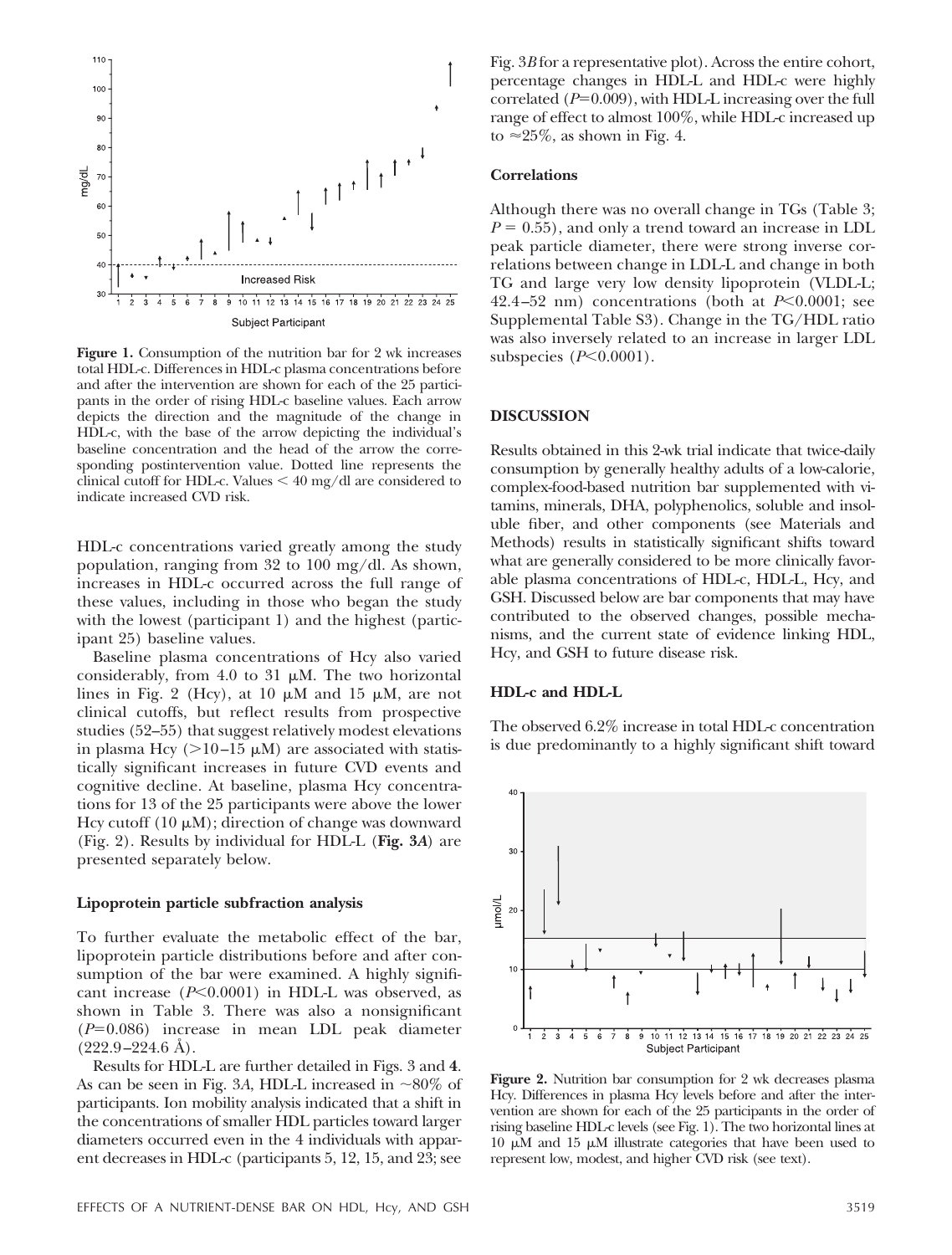

**Figure 3.** *A*) Nutrition bar consumption increases the large buoyant HDL-L subclass. Differences in particle concentrations of HDL-L are plotted in the same study participant order as in Figs. 1 and 2 (*i.e.*, from lowest baseline HDL-c to highest). Direction and magnitude of change are plotted with the base and head of each arrow representing the pre- and postintervention values, respectively, for each individual. *B*) Shift in mass distribution of HDL particles toward the HDL-L subclass in one of 6 individuals (participant 23) for whom HDL-c decreased or was unaltered by the intervention. Preintervention (light colored line) and postintervention (dark colored line) plots illustrate the HDL particle size distribution in one representative individual (participant 23). Inset shows the difference between the two profiles. In this and each of the 6 cases in which HDL-c decreased or was unaltered by intervention, a consistent increase in the particle mass of the larger more buoyant HDL-L subclass was observed.

HDL-L (Table 3 and Figs. 1, 3, and 4). A positive correlation between change in apoAI and HDL-L may have functional significance, as apoAI-containing HDL particles increase capacity for reverse cholesterol transport (56). The overall shift observed from smaller to larger HDL particles over the 2-wk intervention, even in the several participants whose total HDL-c was relatively unchanged or slightly decreased, would be consistent with increased cholesterol egress from peripheral tissues (57, 58).



**Figure 4.** Correlation between percentage changes in HDL-c and HDL-L. Change was calculated for each variable by subtracting the baseline from the corresponding postintervention value and expressing this change as a percentage difference.

Several components of the bar have been reported to raise HDL, and conceivably could contribute to the observed increase in HDL-c and HDL-L: multivitamin/ mineral (MVM) pills (59, 60); DHA (61), though it primarily lowers TGs (62–66); berries or berry extracts (67, 68), including cranberry juice in some studies (69), though results are mixed  $(70, 71)$ ;  $\beta$ -glucan in one study (72); and dark chocolate in some studies (73, 74), although two recent meta-analyses did not find an effect on HDL-c (75, 76). All of these substances were reported to increase HDL-c after daily intake of larger quantities than in 2 bars consumed daily. Therefore, if these substances are responsible for the observed increase in HDL-c and HDL-L, they are most likely acting in an additive or synergistic fashion.

## **HDL-c and HDL-L clinical and mechanistic considerations**

Low HDL-c is an accepted traditional risk factor for CVD (77–79), reported to increase by 2–3% for every 1.0 mg/dl decrease in HDL-c (80). Low HDL-c has also been linked epidemiologically to increased future risk of cancer (81), dementia (82, 83), and sepsis (84). HDL metabolism at the level of both the liver and intestinal tract (85) has been implicated in the interface between immunity and inflammation (86). Increased endogenous antioxidant (GSH) levels and favorably altered hepatic lipid metabolism are consistent with a strengthened innate immune system in which HDL and the intestinal barrier may play a large role (87).

As we report here (Fig. 4), and as previously observed (88), HDL-L positively correlates with HDL-c, suggesting that it might have a similar risk-reduction profile (89). A relatively greater depletion of large HDL subspecies compared to the smaller forms has been ob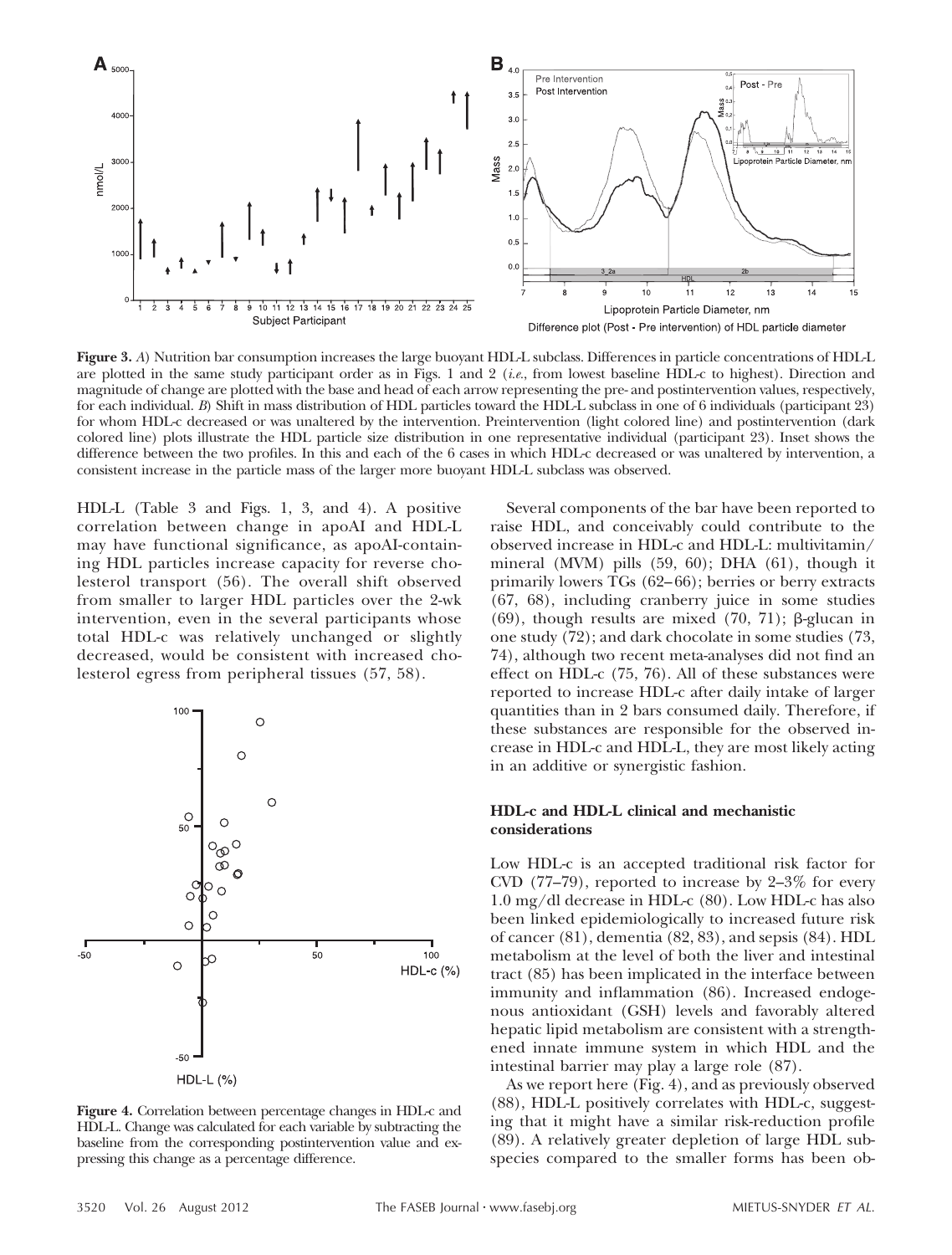served in patients with metabolic syndrome (90) and type 2 diabetes (91), suggesting that decreased HDL-L may also be a sensitive risk biomarker for these chronic inflammatory conditions (92).

## **Thiol-redox amino acid metabolism**

Unique perturbations in plasma amino acid metabolism occur in response to changes in oxidative stress (93–96), insulin resistance (97, 98), inflammation (99), and high-fat-diet-induced stress (100). For example, it was estimated that perturbations in amino acid metabolism account for  $\sim 50\%$  of all of the metabolomic shifts detected in animal and human models of diabetes (101). Insulin deficiency or resistance increases the release of branched-chain amino acids (BCAAs) due to skeletal muscle proteolysis (98). Declines in the ratios between reduced plasma Cys and GSH and their oxidized disulfides are more severe in individuals experiencing oxidative stress (93–96). Finally, inflammation promotes high rates of Arg consumption, resulting in a decrease in Arg bioavailability (99).

The fact that the only statistically significant changes in the thiol-redox amino acid metabolite profile in this 2-wk trial were a decrease in the prooxidant Hcy and an increase in the antioxidant GSH (see Supplemental Table S1 for complete results of the metabolomic assay), and no change in BCAA or Arg bioavailability suggests that effects of the bar were primarily to enhance redox status rather than to affect insulin resistance or subchronic inflammation. Below, results for Hcy and GSH are briefly discussed.

# *Hcy*

Results presented in Table 3 and Fig. 2 illustrate the significant reduction in plasma Hcy after 2-wk consumption of the bar (Fig. 2). As indicated in the text, the two cutoff values (10 and 15  $\mu$ M) shown in Fig. 2 are not clinical cutoffs, but were chosen to reflect results from prospective studies that suggest relatively modest increases in plasma Hcy result in statistically significant increases in future risk of CVD (52, 53) and cognitive decline (54, 55). Such concentrations of plasma Hcy are quite prevalent in the U.S. population. A recent review of National Health and Nutrition Examination Surveys (NHANES) reported that, even after folate food fortification, the prevalence of  $>13$  $\mu$ M Hcy in the United States is  $\sim$ 15% for men and 6% for women (averaged from results in 3 postfortification surveys; ref. 102).

# *Hcy clinical and mechanistic considerations*

Folate is known to reduce plasma Hcy (*e.g.*, 103). A likely cause of the reduction of plasma Hcy in this trial is intake of 400  $\mu$ g/d of 5-methyltetrahydrofolate (5-methyl-THF) from the 2 nutrition bars consumed each day. 5-methyl-THF supplies a methyl group for the vitamin  $B_{12}$ -dependent conversion of Hcy to methionine by 5-methyltetrahydrofolate-homocysteine methyltransferase (MTR; EC, 2.1.1.13; *aka* methionine synthase; ref. 104). Moderate deficiencies of vitamins  $B_{12}$  or  $B_6$  increase Hcy (105, 106); both are also present in the bar.

Approximately half of the U.S. population has a reduced-function polymorphism (the MTHFR TT genotype) in the gene that encodes 5-methyl-THF reductase, a key enzyme in the metabolic pathway that converts folate to 5-methyl-THF. Plasma concentrations of Hcy in individuals with the TT polymorphism are  $\approx$ 25% higher than in those expressing the CC variant (107). Furthermore, Hcy in individuals with the TT polymorphism are less responsive to folate supplementation (104, 108). The use of 5-methyl-THF instead of folate in the nutrition bar may bypass the need for increased folate intake in individuals with the TT MTHFR polymorphism, since 5-methyl-THF does not require MTHFR and acts directly with MTR to methylate Hcy.

Modestly elevated Hcy has been linked prospectively in some studies to increased CVD risk (*e.g.*, 52). However, recent meta-analyses of observational studies indicate that the prospective relationship between elevated Hcy and CVD is much weaker compared to that observed in cross-sectional analyses of individuals who already have CVD (109, 110). Furthermore, randomized controlled trials (RCTs) using supraphysiological doses of folate and B vitamins to lower Hcy have not uniformly demonstrated a reduction in CVD, despite significant lowering of Hcy (*e.g.*, 111, 112). However, at least in the two studies cited (111, 112), the fact that subjects had already been diagnosed with vascular disease and were not hyperhomocysteinemic at baseline may help to explain the negative results. Other suggestions have also been offered to explain these inconsistencies, such as the need for longer follow-up times in order to observe a significant disease consequence (110, 113). CVD risk attributed to Hcy may also be greater for persons with the common MTHFR C677T (114) or cystathione B synthase (CBS) polymorphisms (115) known to alter Hcy levels and lipid metabolism (116), but this has not clearly been established.

Alzheimer's disease and dementia have also been linked in prospective studies to modestly elevated levels of Hcy (54, 117–120). Significantly less brain atrophy (55) and higher cognitive scores (121), particularly in individuals with relatively high baseline concentrations of Hcy, were also observed in a recent 2-yr RCT that used high-dose B-vitamin treatment to reduce Hcy.

## *GSH*

GSH is an endogenously synthesized thiol antioxidant that is the principal regulator of the cellular and mitochondrial redox environment (93, 122). In this trial, a  $20\%$  ( $P=0.011$ ) increase in plasma GSH concentration was observed (Table 3).

Bar ingredients previously reported to raise GSH include  $\alpha$ -tocopherol (vitamin E; ref. 123), folic acid (124), pyridoxine (vitamin  $B_6$ ; ref. 124), vitamin C (125), choline (126), whey protein (127), and an anthocyanin-rich fruit juice mixture (128). As discussed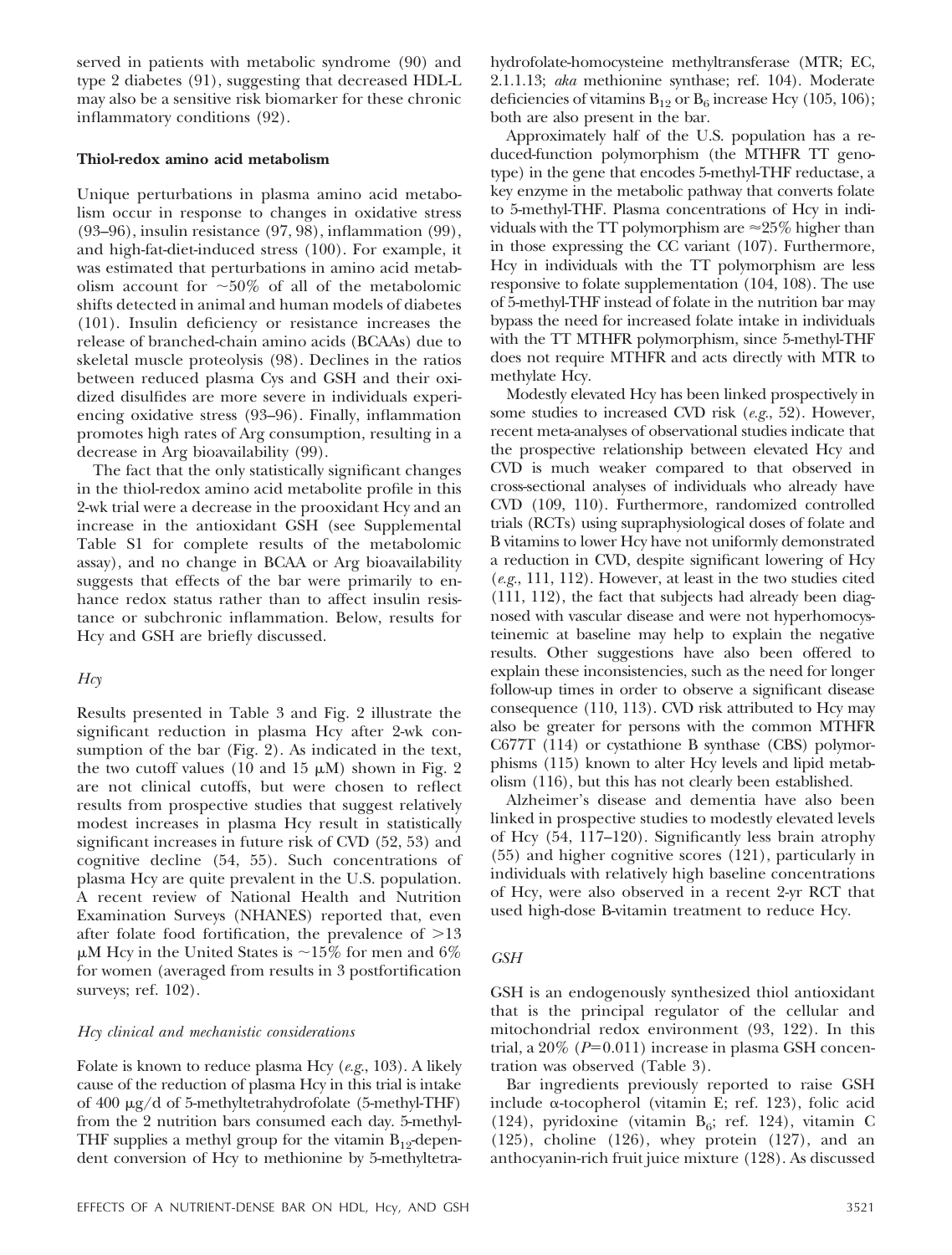above with regard to the increase observed in HDL-c and HDL-L, the bar constituents listed above were reported to raise GSH only at intakes considerably higher than amounts consumed in the nutrition supplement used here, suggesting an additive or synergistic effect.

## *GSH clinicial and mechanistic considerations*

Several mechanisms could explain the effect of the bar on GSH: increased hepatic cysteine regeneration *via* the vitamin  $B_6$ -dependent transsulfuration pathways (129), resulting in greater hepatic output (93, 122); polyphenolic-dependent activation of Nrf2 (130), which regulates the expression of  $\gamma$ -glutamylcysteine ligase, which, in turn, catalyzes the formation of the -glutamyl bond between glutamate and cysteine, the rate-limiting substrate for GSH synthesis (93, 122); and conservation of GSH due to the additional supply of vitamins C and E (131) provided by the nutrition bar or to improvements in gut health, resulting in reduced exposure to gut-derived endotoxin (21).

Plasma GSH concentrations are known to decline with age (132), and low plasma GSH is associated with a variety of diseases or conditions, including myocardial dysfunction (133), early atherosclerosis (134), neurodegenerative diseases (135), and HIV infection (136). Higher levels of GSH are commonly assumed to represent a healthier redox environment (93, 134). However, we are unaware of any prospective studies that have examined whether there is an association between low plasma GSH and future disease risk.

For some years (137), there has been a significant effort to develop drugs that raise GSH levels (138, 139). The most effective means to increase cellular GSH synthesis is to deliver cysteine prodrugs, such as *N*-acetylcysteine (NAC), because most cells cannot take up GSH (140). In this regard, it is of interest that the nutritional intervention used here appears to have increased GSH levels naturally, by stimulating endogenous mechanisms.

# **Combined effect of raising HDL-c and lowering Hcy is difficult to achieve with pharmacological and most dietary interventions**

# *Drug therapies*

The consistent rise in HDL-c (Table 3 and Fig. 1), the shift from the small dense form of HDL to the large buoyant form, HDL-L (Table 3 and Fig. 3), and the significant reduction in Hcy (Table 3 and Fig. 2) reported here after only a 2-wk intervention with the nutrition bar are difficult to achieve. Niacin administered at very high supraphysiological doses (141, 142), drugs that activate peroxisome proliferator-activated receptors (PPARs; notably fibrates; refs. 143, 144), and less consistently thiazolidinediones (145, 146), raise HDL, but all have well-recognized adverse side effects, including increased plasma Hcy (147, 148). This effect can be mitigated by coupling drug

treatment with folate supplementation (149) or vitamin  $B<sub>6</sub>$  therapy (150).

# *Dietary interventions*

Diets designed to improve lipid profiles by replacing saturated fat with polyunsaturated fat not only reduce LDL, but often HDL-c as well (151); the LDL/HDL-c ratio primarily improves because LDL decreases proportionately more than HDL-c (152, 153). HDL-c has also been observed to decline (154), or not to change (*e.g.*, ref. 155 and references cited therein), after consumption of lowglycemic-index diets, although glycemic index in epidemiological studies has repeatedly been shown to inversely correlate with HDL-c (156, 157).

"Heart-healthy" diets most consistently linked to an increase in HDL-c are those that emphasize fat quality more than quantity, such as the Mediterranean diet (158–160). The nutrition bar tested here has important compositional similarities to the Mediterranean diet. First, the bar is low in total fat (10 g total fat in 2 bars), but a significant percentage of its total calories (42%) derives from fatty acids (5.0 g fat or 45 kcal fat out of 107 kcal/bar). In the Mediterranean diet, a relatively high percentage of calories also comes from fat compared to most other diets (161). The nutrition bar has no trans fat, but saturated, monounsaturated, and polyunsaturated fatty acids were quantified by Medallion Laboratories and found to be present in a ratio of  $3.0:1.6:1.0$ , with the  $\omega$ -6: $\omega$ -3 long-chain polyunsaturated fatty acids represented in a ratio of 2.4:1. This more closely resembles what is described for a Mediterranean diet than a typical Western diet, which is in the range of 10:1 to 25:1 (162, 163). Furthermore, just as the polyphenols and polyunsaturated fats represented in fresh produce, nuts, and fish, characteristic of a Mediterranean diet, provide biological constituents in a coordinated dose (164), the nutritional bar described in this report delivers these nutrients commonly missing from a U.S. diet in the context of a high fiber whole food matrix. Nutrient synergy or additive effects are inferred that may not be possible with isolated dietary supplements (165).

# **Increased satiety suggests the nutrition bar may promote weight loss in longer-term trials**

The nutrition bar was designed not only to optimize metabolism, but also to promote satiety, by inclusion of several bar components known to promote fullness, most notably the soluble fiber  $\beta$ -glucan (166, 167); protein  $(168-170)$ , particularly whey protein  $(171)$ ;  $\omega$ -3 fatty acids (172); and oleic fatty acids (present in the bar in walnuts and chocolate; ref. 173). Satiety was not formally tested in this trial. However, a satiating effect of the bar is suggested by self-report hunger scores (Table 3) and the absence of significant weight gain, though twice-daily bar intake for 2 wk would be expected to result in no more than an additional pound of weight gain if the bar did not displace other food calories, which might be difficult to detect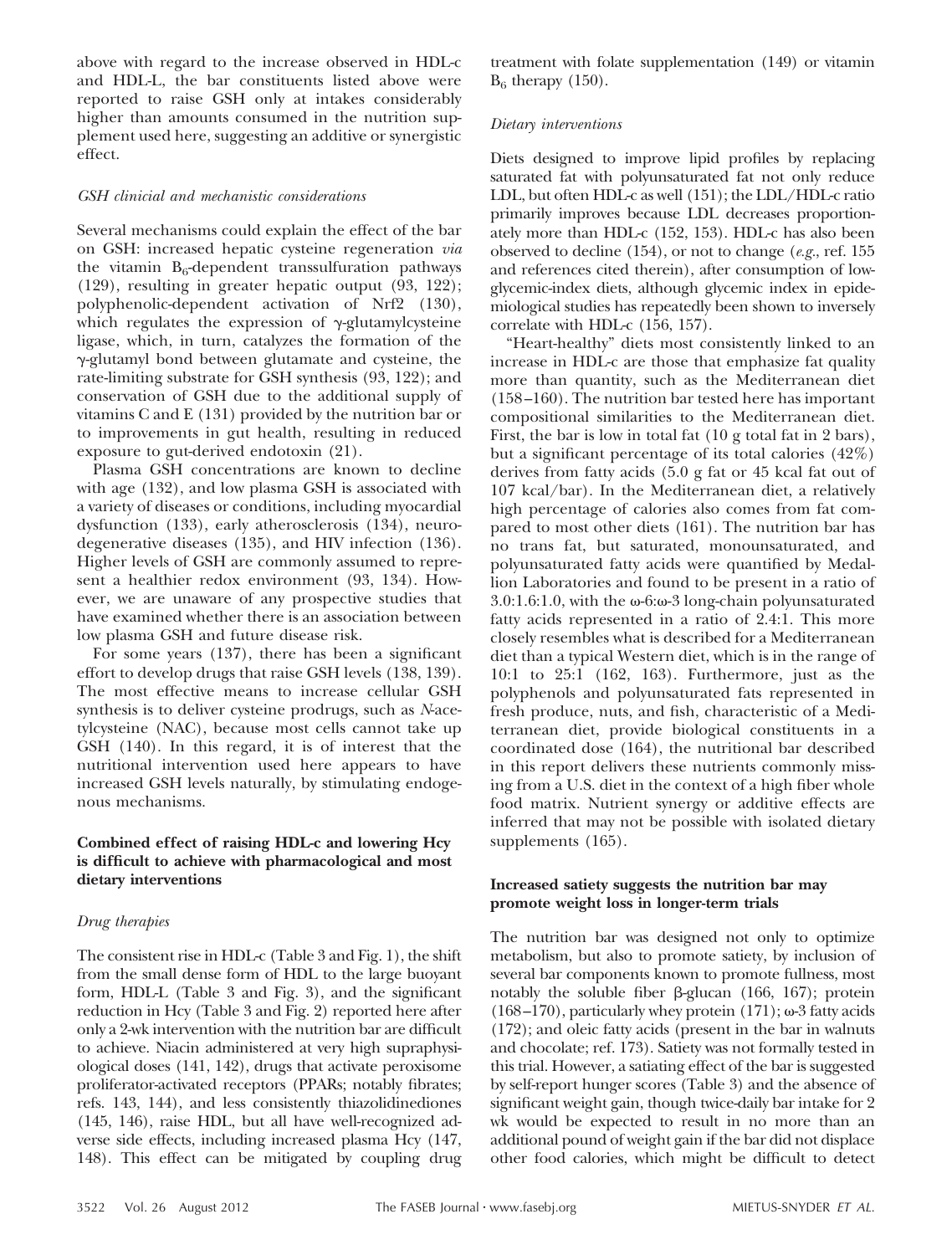reliably. More clinically relevant than apparent weight stability in this short trial may be a trend toward reduction in waist circumference  $(P=0.068;$  Table 3), suggestive of favorable weight redistribution. A longer trial of this nutrition bar in the context of a weight-loss counseling program will be necessary to assess its effect on weight redistribution and reduction.

## **CONCLUSIONS**

A low-calorie, high-fiber, nutrient-dense supplement bar eaten twice daily for only 2 wk, without guidelines as to whether to use the bar as a meal replacement or a supplement, results in increased satiety; a significant increase in total HDL-c, particularly the large HDL-L subspecies; an increase in endogenous antioxidant defenses, reflected by increased GSH; and a decrease in Hcy. The metabolic changes are striking, not only because of the short duration of these trials, but because comparable benefits were seen across a range of baseline BMIs and metabolic parameters. It is possible that longer-term trials would result in a broader spectrum of favorable biomarker changes.  $|F_J|$ 

Many thanks to Alicia Zhou, Casey Geaney, Katie Woojinski, and Devan Block for technical assistance, the extraordinary staff at the Pediatric Clinical Research Center (PCRC) at Children's Hospital Oakland, especially Annie Higa and Vivian Ng. M.K.S. thanks Wally Yokoyama for helpful discussions on soluble fibers. The authors also thank Pharmachem Laboratories (Kearny, NJ, USA) for donating a nutrient blend for the study and Teresa Klask for invaluable administrative assistance. This publication was made possible by U.S. National Institutes of Health Clinical and Translational Science Award grant UL1RR024131. Additional support was from the Bruce and Giovanna Ames Foundation (J.C.M., M.M.S., M.K.S., J.H.S., S.V.S., A.L.), the Department of Atherosclerosis Research at Children's Hospital Oakland Research Institute (R.M.K.), and the S. D. Bechtel, Jr. Foundation (J.H.S.).

## **REFERENCES**

- 1. Casagrande, S. S., Wang, Y., Anderson, C., and Gary, T. L. (2007) Have Americans increased their fruit and vegetable intake? The trends between 1988 and 2002. *Am. J. Prev. Med.* **32,** 257–263
- 2. Krebs-Smith, S. M., Reedy, J., and Bosire, C. (2010) Healthfulness of the U.S. food supply: little improvement despite decades of dietary guidance. *Am. J. Prev. Med.* **38,** 472–477
- 3. Darmon, N., and Drewnowski, A. (2008) Does social class predict diet quality? *Am. J. Clin. Nutr.* **87,** 1107–1117
- 4. Krebs-Smith, S. M., Guenther, P. M., Subar, A. F., Kirkpatrick, S. I., and Dodd, K. W. (2010) Americans do not meet federal dietary recommendations. *J. Nutr.* **140,** 1832–1838
- 5. Gardner, C. D., Kim, S., Bersamin, A., Dopler-Nelson, M., Otten, J., Oelrich, B., and Cherin, R. (2010) Micronutrient quality of weight-loss diets that focus on macronutrients: results from the A TO Z study. *Am. J. Clin. Nutr.* **92,** 304–312
- 6. Wang, Y., and Beydoun, M. A. (2007) The obesity epidemic in the United States—gender, age, socioeconomic, racial/ethnic, and geographic characteristics: a systematic review and metaregression analysis. *Epidemiol. Rev.* **29,** 6–28
- 7. Popkin, B. M. (2007) The world is fat. *Sci. Am.* **297,** 88–95
- 8. Alley, D. E., Seeman, T. E., Ki Kim, J., Karlamangla, A., Hu, P., and Crimmins, E. M. (2006) Socioeconomic status and C-reac-

tive protein levels in the U.S. population: NHANES IV. *Brain Behav. Immun.* **20,** 498–504

- 9. Esmaillzadeh, A., Kimiagar, M., Mehrabi, Y., Azadbakht, L., Hu, F. B., and Willett, W. C. (2007) Dietary patterns and markers of systemic inflammation among Iranian women. *J. Nutr.* **137,** 992–998
- 10. Esmaillzadeh, A., Kimiagar, M., Mehrabi, Y., Azadbakht, L., Hu, F. B., and Willett, W. C. (2007) Dietary patterns, insulin resistance, and prevalence of the metabolic syndrome in women. *Am. J. Clin. Nutr.* **85,** 910–918
- 11. Bremer, Mietus-Snyder, and Lustig (2012) Toward a unifying theory of metabolic syndrome. *Pediatrics* **129,** 557–570
- 12. Ervin, R. B. (2009) Prevalence of metabolic syndrome among adults 20 years of age and over, by sex, age, race and ethnicity, and body mass index: United States, 2003-2006. *Natl. Health Stat. Report* **5,** 1–7
- 13. Kalaria, R. N. (2010) Vascular basis for brain degeneration: faltering controls and risk factors for dementia. *Nutr. Rev.* **68**(Suppl. 2), S74–S87
- 14. Procaccini, C., Carbone, F., Galgani, M., La Rocca, C., De Rosa, V., Cassano, S., and Matarese, G. (2011) Obesity and susceptibility to autoimmune diseases. *Expert Rev. Clin. Immunol.* **7,** 287–294
- 15. Martins, D., Tareen, N., Ogedegbe, G., Pan, D., and Norris, K. (2008) The relative risk of cardiovascular death among racial and ethnic minorities with metabolic syndrome: data from the NHANES-II mortality follow-up. *J. Natl. Med. Assoc.* **100,** 565– 571
- 16. Rodríguez, M. A., Winkleby, M. A., Ahn, D., Sundquist, J., and Kraemer, H. C. (2002) Identification of population subgroups of children and adolescents with high asthma prevalence: findings from the Third National Health and Nutrition Examination Survey. *Arch. Pediatr. Adolesc. Med.* **156,** 269–275
- 17. Ludwig, D. S. (2007) Childhood obesity–the shape of things to come. *N. Engl. J. Med.* **357,** 2325–2327
- 18. Peto, J. (2001) Cancer epidemiology in the last century and the next decade. *Nature* **411,** 390–395
- 19. Kritchevsky, D. (2003) Diet and cancer: what's next? *J. Nutr.* **133,** 3827S–3829S
- 20. National Institute of Diabetes and Digestive and Kidney Diseases (2000) Overweight, obesity, and health risk. National Task Force on the Prevention and Treatment of Obesity. *Arch. Intern. Med.* **160,** 898–904
- 21. Cani, P. D., Amar, J., Iglesias, M. A., Poggi, M., Knauf, C., Bastelica, D., Neyrinck, A. M., Fava, F., Tuohy, K. M., Chabo, C., Waget, A., Delmée, E., Cousin, B., Sulpice, T., Chamontin, B., Ferrières, J., Tanti, J. F., Gibson, G. R., Casteilla, L., Delzenne, N. M., Alessi, M. C., and Burcelin, R. (2007) Metabolic endotoxemia initiates obesity and insulin resistance. *Diabetes* **56,** 1761–1772
- 22. Spaeth, G., Berg, R. D., Specian, R. D., and Deitch, E. A. (1990) Food without fiber promotes bacterial translocation from the gut. *Surgery* **108,** 240–246; discussion 246–247
- 23. Evans, M. A., and Shronts, E. P. (1992) Intestinal fuels: glutamine, short-chain fatty acids, and dietary fiber. *J. Am. Diet. Assoc.* **92,** 1239–1246, 1249
- 24. Rodriguez, P., Darmon, N., Chappuis, P., Candalh, C., Blaton, M. A., Bouchaud, C., and Heyman, M. (1996) Intestinal paracellular permeability during malnutrition in guinea pigs: effect of high dietary zinc. *Gut* **39,** 416–422
- Zhong, W., McClain, C. J., Cave, M., Kang, Y. J., and Zhou, Z. (2010) The role of zinc deficiency in alcohol-induced intestinal barrier dysfunction. *Am. J. Physiol. Gastrointest. Liver Physiol.* **298,** G625–G633
- 26. Pachikian, B. D., Neyrinck, A. M., Deldicque, L., De Backer, F. C., Catry, E., Dewulf, E. M., Sohet, F. M., Bindels, L. B., Everard, A., Francaux, M., Guiot, Y., Cani, P. D., and Delzenne, N. M. (2010) Changes in intestinal bifidobacteria levels are associated with the inflammatory response in magnesiumdeficient mice. *J. Nutr.* **140,** 509–514
- 27. Aasheim, E. T., Hofsø, D., Hjelmesaeth, J., Birkeland, K. I., and Bøhmer, T. (2008) Vitamin status in morbidly obese patients: a cross-sectional study. *Am. J. Clin. Nutr.* **87,** 362–369
- 28. Botella-Carretero, J. I., Alvarez-Blasco, F., Villafruela, J. J., Balsa, J. A., Vázquez, C., and Escobar-Morreale, H. F. (2007) Vitamin D deficiency is associated with the metabolic syndrome in morbid obesity. *Clin. Nutr.* **26,** 573–580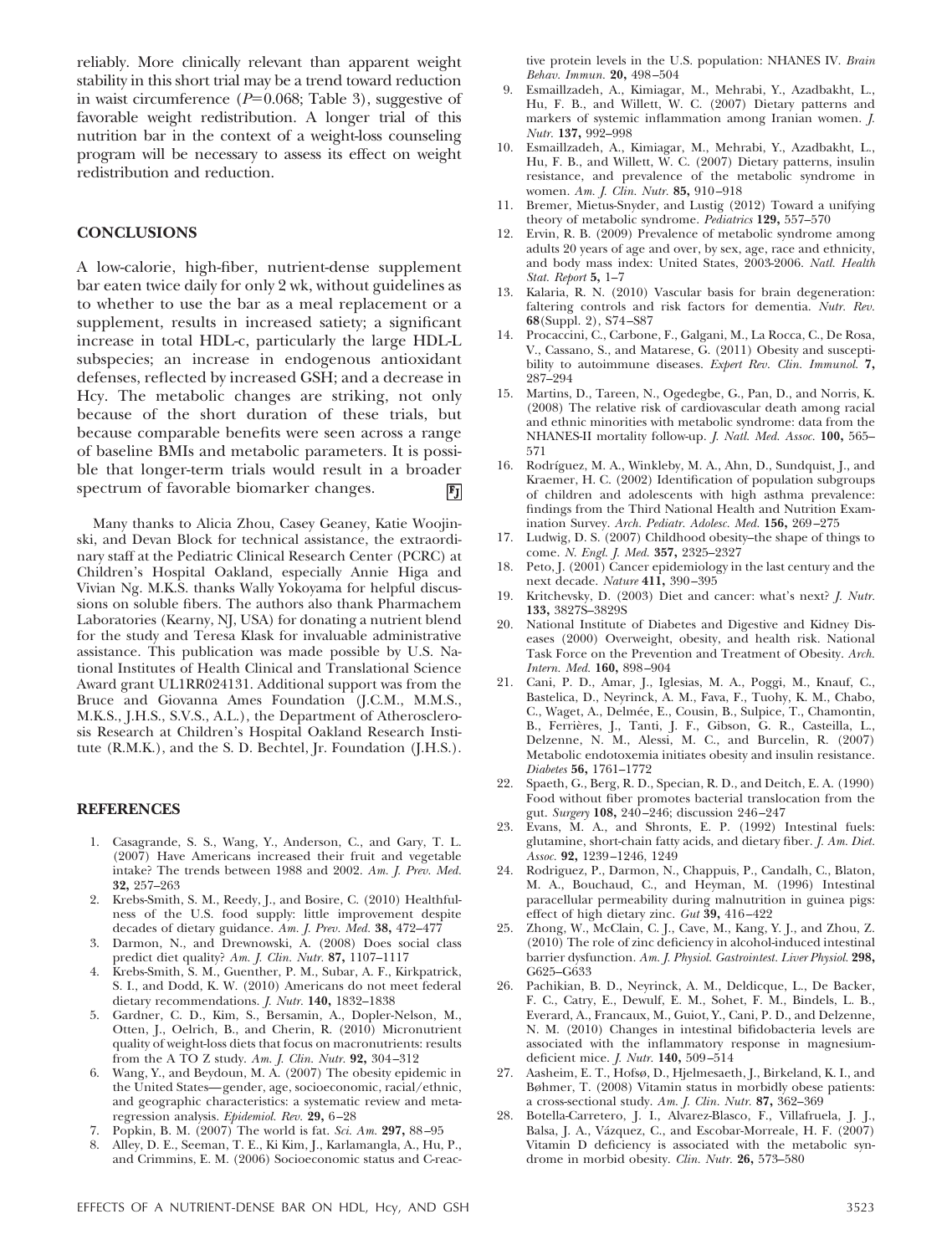- 29. Olson, M. L., Maalouf, N. M., Oden, J. D., White, P. C., and Hutchison, M. R. (2011) Vitamin D deficiency in obese children and its relationship to glucose homeostasis. *J. Clin. Endocrinol. Metab.* **97,** 279–285
- 30. Brotanek, J. M., Gosz, J., Weitzman, M., and Flores, G. (2007) Iron deficiency in early childhood in the United States: risk factors and racial/ethnic disparities. *Pediatrics* **120,** 568–575
- 31. Bueno, M. B., Cesar, C. L., Martini, L. A., and Fisberg, R. M. (2008) Dietary calcium intake and overweight: an epidemiologic view. *Nutrition* **24,** 1110–1115
- 32. Ozata, M., Mergen, M., Oktenli, C., Aydin, A., Sanisoglu, S. Y., Bolu, E., Yilmaz, M. I., Sayal, A., Isimer, A., and Ozdemir, I. C. (2002) Increased oxidative stress and hypozincemia in male obesity. *Clin. Biochem.* **35,** 627–631
- 33. Kimmons, J. E., Blanck, H. M., Tohill, B. C., Zhang, J., and Khan, L. K. (2006) Associations between body mass index and the prevalence of low micronutrient levels among U.S. adults. *Med. Gen. Med.* **8,** 59
- 34. Ames, B. N. (2006) Low micronutrient intake may accelerate the degenerative diseases of aging through allocation of scarce micronutrients by triage. *Proc. Natl. Acad. Sci. U. S. A.* **103,** 17589–17594
- 35. Ames, B. N. (2010) Prevention of mutation, cancer, and other age-associated diseases by optimizing micronutrient intake. *J. Nucleic Acids* **2010,** 725071
- 36. McCann, J. C., and Ames, B. N. (2009) Vitamin K, an example of triage theory: is micronutrient inadequacy linked to diseases of aging? *Am. J. Clin. Nutr.* **90,** 889–907
- 37. McCann, J. C., and Ames, B. N. (2011) Adaptive dysfunction of selenoproteins from the perspective of the triage theory: why modest selenium deficiency may increase risk of diseases of aging. *FASEB J.* **25,** 1793–1814
- 38. National Institutes of Health (2011) Strategic plan for NIH obesity research: a report of the NIH Obesity Research Task Force. NIH Publication No. 11-5493. U.S. Department of Health and Human Services, National Institutes of Health, Bethesda, MD, USA
- 39. Frassetto, L. A., Schloetter, M., Mietus-Synder, M., Morris, R. C., and Sebastian, A. (2009) Metabolic and physiologic improvements from consuming a paleolithic, hunter-gatherer type diet. *Eur. J. Clin. Nutr.* **63,** 947–955
- 40. Mangravite, L. M., Chiu, S., Wojnoonski, K., Rawlings, R. S., Bergeron, N., and Krauss, R. M. (2011) Changes in atherogenic dyslipidemia induced by carbohydrate restriction in men are dependent on dietary protein source. *J. Nutr.* **141,** 2180– 2185
- 41. Sonestedt, E., Wirfält, E., Wallström, P., Gullberg, B., Drake, I., Hlebowicz, J., Nordin Fredrikson, G., Hedblad, B., Nilsson, J., Krauss, R. M., and Orho-Melander, M. (2012) High disaccharide intake associates with atherogenic lipoprotein profile. *Br. J. Nutr.* **107,** 1062–1069
- 42. Jönsson, T., Granfeldt, Y., Ahrén, B., Branell, U. C., Pålsson, G., Hansson, A., Söderström, M., and Lindeberg, S. (2009) Beneficial effects of a Paleolithic diet on cardiovascular risk factors in type 2 diabetes: a randomized cross-over pilot study. *Cardiovasc. Diabetol.* **8,** 35
- 43. Pérez-López, F. R., Chedraui, P., Haya, J., and Cuadros, J. L. (2009) Effects of the Mediterranean diet on longevity and age-related morbid conditions. *Maturitas* **64,** 67–79
- 44. Azadbakht, L., Mirmiran, P., Esmaillzadeh, A., Azizi, T., and Azizi, F. (2005) Beneficial effects of a dietary approaches to stop hypertension eating plan on features of the metabolic syndrome. *Diabetes Care* **28,** 2823–2831
- 45. Wyld, B., Harrison, A., and Noakes, M. (2010) The CSIRO Total Wellbeing Diet Book 1: Sociodemographic differences and impact on weight loss and well-being in Australia. *Public Health Nutr.* **13,** 2105–2110
- 46. Rodríguez-Rodríguez, E., Aparicio, A., Bermejo, L. M., López-Sobaler, A. M., and Ortega, R. M. (2009) Changes in the sensation of hunger and well-being before and after meals in overweight/obese women following two types of hypoenergetic diet. *Public Health Nutr.* **12,** 44–50
- 47. Friedewald, W. T., Levy, R. I., and Fredrickson, D. S. (1972) Estimation of the concentration of low-density lipoprotein cholesterol in plasma, without use of the preparative ultracentrifuge. *Clin. Chem.* **18,** 499–502
- 48. Caulfield, M. P., Li, S., Lee, G., Blanche, P. J., Salameh, W. A., Benner, W. H., Reitz, R. E., and Krauss, R. M. (2008) Direct determination of lipoprotein particle sizes and concentrations by ion mobility analysis. *Clin. Chem.* **54,** 1307–1316
- 49. Suh, J. H., Kim, R., Yavuz, B., Lee, D., Lal, A., Ames, B. N., and Shigenaga, M. K. (2009) Clinical assay of four thiol amino acid redox couples by LC-MS/MS: utility in thalassemia. *J. Chromatogr. B Analyt. Technol. Biomed. Life Sci.* **877,** 3418–3427
- 50. Morris, C. R., Suh, J. H., Hagar, W., Larkin, S., Bland, D. A., Steinberg, M. H., Vichinsky, E. P., Shigenaga, M., Ames, B., Kuypers, F. A., and Klings, E. S. (2008) Erythrocyte glutamine depletion, altered redox environment, and pulmonary hypertension in sickle cell disease. *Blood* **111,** 402–410
- 51. Flegal, K. M., Carroll, M. D., Ogden, C. L., and Curtin, L. R. (2010) Prevalence and trends in obesity among US adults, 1999-2008. *JAMA* **303,** 235–241
- Veeranna, V., Zalawadiya, S. K., Niraj, A., Pradhan, J., Ference, B., Burack, R. C., Jacob, S., and Afonso, L. (2011) Homocysteine and reclassification of cardiovascular disease risk. *J. Am. Coll. Cardiol.* **58,** 1025–1033
- 53. Refsum, H., Ueland, P. M., Nygård, O., and Vollset, S. E. (1998) Homocysteine and cardiovascular disease. *Annu. Rev. Med.* **49,** 31–62
- 54. Van Dam, F., and Van Gool, W. A. (2009) Hyperhomocysteinemia and Alzheimer's disease. A systematic review. *Arch. Gerontol. Geriatr.* **48,** 425–430
- 55. Smith, A. D., Smith, S. M., de Jager, C. A., Whitbread, P., Johnston, C., Agacinski, G., Oulhaj, A., Bradley, K. M., Jacoby, R., and Refsum, H. (2010) Homocysteine-lowering by B vitamins slows the rate of accelerated brain atrophy in mild cognitive impairment: a randomized controlled trial. *PLoS One* **5,** e12244
- 56. Khera, A. V., Cuchel, M., de la Llera-Moya, M., Rodrigues, A., Burke, M. F., Jafri, K., French, B. C., Phillips, J. A., Mucksavage, M. L., Wilensky, R. L., Mohler, E. R., Rothblat, G. H., and Rader, D. J. (2011) Cholesterol efflux capacity, high-density lipoprotein function, and atherosclerosis. *N. Engl. J. Med.* **364,** 127–135
- 57. Tian, L., and Fu, M. (2010) The relationship between high density lipoprotein subclass profile and plasma lipids concentrations. *Lipids Health Dis.* **9,** 118
- 58. Rader, D. J. (2006) Molecular regulation of HDL metabolism and function: implications for novel therapies. *J. Clin. Invest.* **116,** 3090–3100
- 59. Li, Y., Wang, C., Zhu, K., Feng, R. N., and Sun, C. H. (2010) Effects of multivitamin and mineral supplementation on adiposity, energy expenditure and lipid profiles in obese Chinese women. *Int. J. Obes. (Lond.)* **34,** 1070–1077
- 60. Morcos, N. C. (1999) Increase in serum high-density lipoprotein following multivitamin and multimineral supplementation in adults with cardiovascular risk factors. *Med. Sci. Res.* **27,** 121–126
- 61. Bernstein, A. M., Ding, E. L., Willett, W. C., and Rimm, E. B. (2012) A meta-analysis shows that docosahexaenoic acid from algal oil reduces serum triglycerides and increases HDL-cholesterol and LDL-cholesterol in persons without coronary heart disease. *J. Nutr.* **142,** 99–104
- 62. Geppert, J., Kraft, V., Demmelmair, H., and Koletzko, B. (2006) Microalgal docosahexaenoic acid decreases plasma triacylglycerol in normolipidaemic vegetarians: a randomised trial. *Br. J. Nutr.* **95,** 779–786
- 63. Houston, M. C., Fazio, S., Chilton, F. H., Wise, D. E., Jones, K. B., Barringer, T. A., and Bramlet, D. A. (2009) Nonpharmacologic treatment of dyslipidemia. *Prog. Cardiovasc. Dis.* **52,** 61–94
- 64. Hartweg, J., Farmer, A. J., Perera, R., Holman, R. R., and Neil, H. A. (2007) Meta-analysis of the effects of n-3 polyunsaturated fatty acids on lipoproteins and other emerging lipid cardiovascular risk markers in patients with type 2 diabetes. *Diabetologia* **50,** 1593–1602
- 65. Balk, E. M., Lichtenstein, A. H., Chung, M., Kupelnick, B., Chew, P., and Lau, J. (2006) Effects of omega-3 fatty acids on serum markers of cardiovascular disease risk: a systematic review. *Atherosclerosis* **189,** 19–30
- 66. Kabir, M., Skurnik, G., Naour, N., Pechtner, V., Meugnier, E., Rome, S., Quignard-Boulangé, A., Vidal, H., Slama, G., Clément, K., Guerre-Millo, M., and Rizkalla, S. W. (2007) Treat-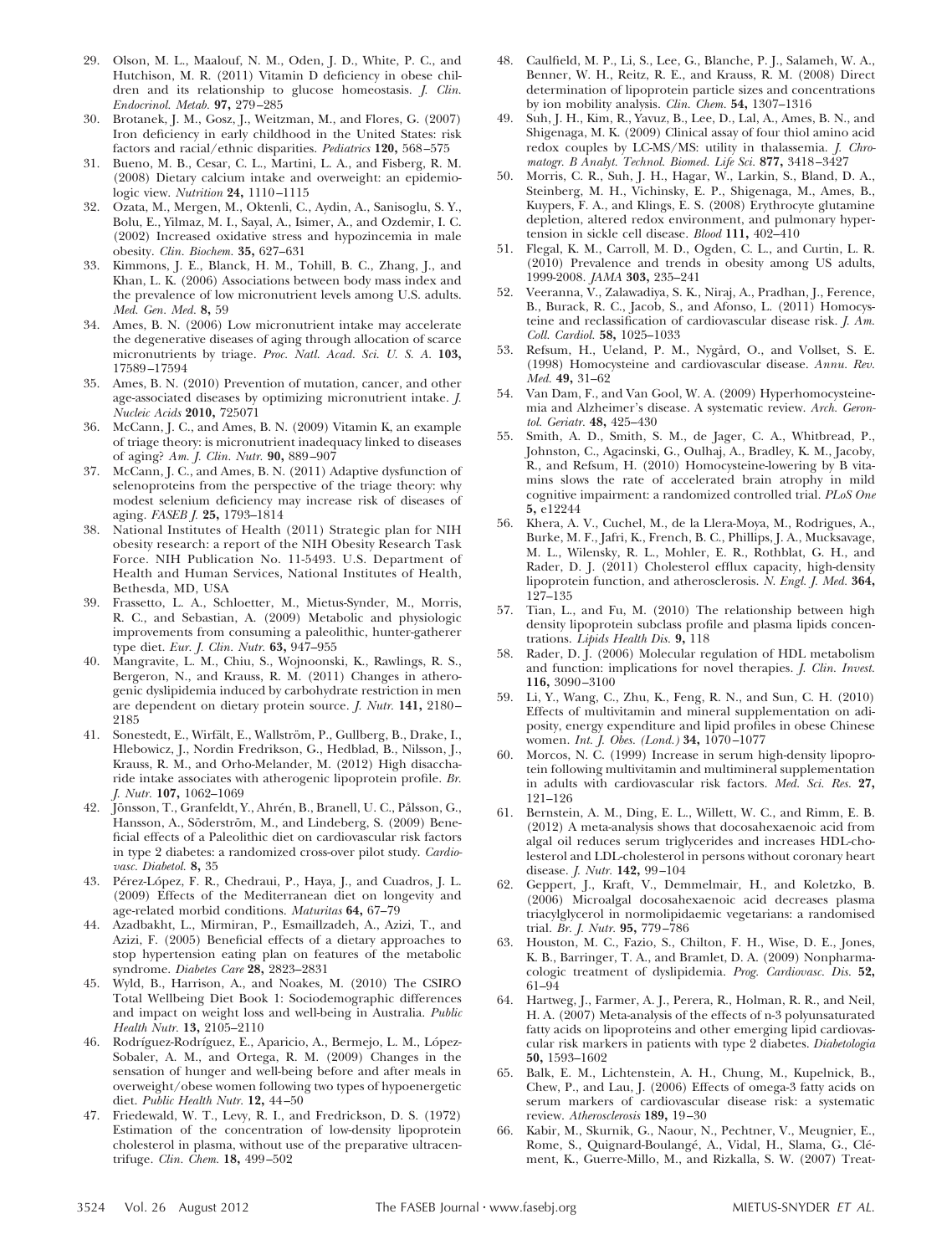ment for 2 mo with n 3 polyunsaturated fatty acids reduces adiposity and some atherogenic factors but does not improve insulin sensitivity in women with type 2 diabetes: a randomized controlled study. *Am. J. Clin. Nutr.* **86,** 1670–1679

- 67. Erlund, I., Koli, R., Alfthan, G., Marniemi, J., Puukka, P., Mustonen, P., Mattila, P., and Jula, A. (2008) Favorable effects of berry consumption on platelet function, blood pressure, and HDL cholesterol. *Am. J. Clin. Nutr.* **87,** 323–331
- Qin, Y., Xia, M., Ma, J., Hao, Y., Liu, J., Mou, H., Cao, L., and Ling, W. (2009) Anthocyanin supplementation improves serum LDL- and HDL-cholesterol concentrations associated with the inhibition of cholesteryl ester transfer protein in dyslipidemic subjects. *Am. J. Clin. Nutr.* **90,** 485–492
- 69. Ruel, G., Pomerleau, S., Couture, P., Lemieux, S., Lamarche, B., and Couillard, C. (2006) Favourable impact of low-calorie cranberry juice consumption on plasma HDL-cholesterol concentrations in men. *Br. J. Nutr.* **96,** 357–364
- 70. Lee, I. T., Chan, Y. C., Lin, C. W., Lee, W. J., and Sheu, W. H. (2008) Effect of cranberry extracts on lipid profiles in subjects with type 2 diabetes. *Diabet. Med.* **25,** 1473–1477
- 71. Basu, A., Du, M., Leyva, M. J., Sanchez, K., Betts, N. M., Wu, M., Aston, C. E., and Lyons, T. J. (2010) Blueberries decrease cardiovascular risk factors in obese men and women with metabolic syndrome. *J. Nutr.* **140,** 1582–1587
- 72. Reyna-Villasmil, N., Bermúdez-Pirela, V., Mengual-Moreno, E., Arias, N., Cano-Ponce, C., Leal-Gonzalez, E., Souki, A., Inglett, G. E., Israili, Z. H., Hernández-Hernández, R., Valasco, M., and Arraiz, N. (2007) Oat-derived beta-glucan significantly improves HDLC and diminishes LDLC and non-HDL cholesterol in overweight individuals with mild hypercholesterolemia. *Am. J. Ther.* **14,** 203–212
- 73. Mellor, D. D., Sathyapalan, T., Kilpatrick, E. S., Beckett, S., and Atkin, S. L. (2010) High-cocoa polyphenol-rich chocolate improves HDL cholesterol in type 2 diabetes patients. *Diabet. Med.* **27,** 1318–1321
- 74. Mursu, J., Voutilainen, S., Nurmi, T., Rissanen, T. H., Virtanen, J. K., Kaikkonen, J., Nyyssönen, K., and Salonen, J. T. (2004) Dark chocolate consumption increases HDL cholesterol concentration and chocolate fatty acids may inhibit lipid peroxidation in healthy humans. *Free Radic. Biol. Med.* **37,** 1351–1359
- 75. Tokede, O. A., Gaziano, J. M., and Djoussé, L. (2011) Effects of cocoa products/dark chocolate on serum lipids: a meta-analysis. *Eur. J. Clin. Nutr.* **65,** 879–886
- 76. Jia, L., Liu, X., Bai, Y. Y., Li, S. H., Sun, K., He, C., and Hui, R. (2010) Short-term effect of cocoa product consumption on lipid profile: a meta-analysis of randomized controlled trials. *Am. J. Clin. Nutr.* **92,** 218–225
- 77. Cooney, M. T., Dudina, A., De Bacquer, D., Wilhelmsen, L., Sans, S., Menotti, A., De Backer, G., Jousilahti, P., Keil, U., Thomsen, T., Whincup, P., Graham, I. M., and SCORE investigators (2009) HDL cholesterol protects against cardiovascular disease in both genders, at all ages and at all levels of risk. *Atherosclerosis* **206,** 611–616
- 78. Laitinen, D. L., Manthena, S., and Webb, S. (2010) Association between HDL-C concentration and risk for a major cardiovascular event. *Curr. Med. Res. Opin.* **26,** 933–941
- 79. Nichols, G. A., Vupputuri, S., and Rosales, A. G. (2011) Change in high-density lipoprotein cholesterol and risk of subsequent hospitalization for coronary artery disease or stroke among patients with type 2 diabetes mellitus. *Am. J. Cardiol.* **108,** 1124–1128
- 80. Durstine, J. L., and Haskell, W. L. (1994) Effects of exercise training on plasma lipids and lipoproteins. *Exerc. Sport. Sci. Rev.* **22,** 477–521
- 81. Jafri, H., Alsheikh-Ali, A. A., and Karas, R. H. (2010) Baseline and on-treatment high-density lipoprotein cholesterol and the risk of cancer in randomized controlled trials of lipid-altering therapy. *J. Am. Coll. Cardiol.* **55,** 2846–2854
- 82. Reitz, C., Tang, M. X., Schupf, N., Manly, J. J., Mayeux, R., and Luchsinger, J. A. (2010) Association of higher levels of highdensity lipoprotein cholesterol in elderly individuals and lower risk of late-onset Alzheimer disease. *Arch. Neurol.* **67,** 1491–1497
- 83. McGrowder, D., Riley, C., Morrison, E. Y., and Gordon, L. (2011) The role of high-density lipoproteins in reducing the risk of vascular diseases, neurogenerative disorders, and cancer *Cholesterol* **2011,** 496925
- 84. Grion, C. M., Cardoso, L. T., Perazolo, T. F., Garcia, A. S., Barbosa, D. S., Morimoto, H. K., Matsuo, T., and Carrilho, A. J. (2010) Lipoproteins and CETP levels as risk factors for severe sepsis in hospitalized patients. *Eur. J. Clin. Invest.* **40,** 330–338
- 85. Kruit, J. K., Groen, A. K., van Berkel, T. J., and Kuipers, F. (2006) Emerging roles of the intestine in control of cholesterol metabolism. *World. J. Gastroenterol.* **12,** 6429–6439
- 86. Gordon, S. M., Hofmann, S., Askew, D. S., and Davidson, W. S. (2011) High density lipoprotein: it's not just about lipid transport anymore. *Trends Endocrinol. Metab.* **22,** 9–15
- 87. Manco, M., Putignani, L., and Bottazzo, G. F. (2010) Gut microbiota, lipopolysaccharides, and innate immunity in the pathogenesis of obesity and cardiovascular risk. *Endocr. Rev.* **31,** 817–844
- 88. Watanabe, H., Söderlund, S., Soro-Paavonen, A., Hiukka, A., Leinonen, E., Alagona, C., Salonen, R., Tuomainen, T. P., Ehnholm, C., Jauhiainen, M., and Taskinen, M. R. (2006) Decreased high-density lipoprotein (HDL) particle size, prebeta-, and large HDL subspecies concentration in Finnish low-HDL families: relationship with intima-media thickness. *Arterioscler. Thromb. Vasc. Biol.* **26,** 897–902
- 89. Asztalos, B. F., Cupples, L. A., Demissie, S., Horvath, K. V., Cox, C. E., Batista, M. C., and Schaefer, E. J. (2004) High-density lipoprotein subpopulation profile and coronary heart disease prevalence in male participants of the Framingham Offspring Study. *Arterioscler. Thromb. Vasc. Biol.* **24,** 2181–2187
- 90. García-Sánchez, C., Torres-Tamayo, M., Juárez-Meavepeña, M., López-Osorio, C., Toledo-Ibelles, P., Monter-Garrido, M., Cruz-Robles, D., Carreón-Torres, E., Vargas-Alarcón, G., and Pérez-Méndez, O. (2011) Lipid plasma concentrations of HDL subclasses determined by enzymatic staining on polyacrylamide electrophoresis gels in children with metabolic syndrome. *Clin. Chim. Acta* **412,** 292–298
- 91. Krauss, R. M. (2004) Lipids and lipoproteins in patients with type 2 diabetes. *Diabetes Care* **27,** 1496–1504
- 92. Rosenson, R. S., Brewer, H. B., Chapman, M. J., Fazio, S., Hussain, M. M., Kontush, A., Krauss, R. M., Otvos, J. D., Remaley, A. T., and Schaefer, E. J. (2011) HDL measures, particle heterogeneity, proposed nomenclature, and relation to atherosclerotic cardiovascular events. *Clin. Chem.* **57,** 392– 410
- 93. Jones, D. P. (2006) Redefining oxidative stress. *Antioxid. Redox Signal.* **8,** 1865–1879
- 94. Mannery, Y. O., Ziegler, T. R., Park, Y., and Jones, D. P. (2010) Oxidation of plasma cysteine/cystine and GSH/GSSG redox potentials by acetaminophen and sulfur amino acid insufficiency in humans. *J. Pharmacol. Exp. Ther.* **333,** 939–947
- 95. Suh, J. H., Walsh, W. J., McGinnis, W. R., Lewis, A., and Ames, B. N. (2008) Altered sulfur amino acid metabolism in immune cells of children diagnosed with autism. *Am. J. Biochem. Biotech.* **4,** 105–113
- 96. Suh, J. H., Shenvi, S. V., Dixon, B. M., Liu, H., Jaiswal, A. K., Liu, R. M., and Hagen, T. M. (2004) Decline in transcriptional activity of Nrf2 causes age-related loss of glutathione synthesis, which is reversible with lipoic acid. *Proc. Natl. Acad. Sci. U. S. A.* **101,** 3381–3386
- 97. Newgard, C. B., An, J., Bain, J. R., Muehlbauer, M. J., Stevens, R. D., Lien, L. F., Haqq, A. M., Shah, S. H., Arlotto, M., Slentz, C. A., Rochon, J., Gallup, D., Ilkayeva, O., Wenner, B. R., Yancy, W. S., Eisenson, H., Musante, G., Surwit, R. S., Millington, D. S., Butler, M. D., and Svetkey, L. P. (2009) A branched-chain amino acid-related metabolic signature that differentiates obese and lean humans and contributes to insulin resistance. *Cell Metab.* **9,** 311–326
- 98. Adeva, M. M., Calviño, J., Souto, G., and Donapetry, C. (2011) Insulin resistance and the metabolism of branched-chain amino acids in humans. [E-pub ahead of print] *Amino Acids* doi: 10.1007/s00726-011-1088-7
- 99. Tang, W. H., Wang, Z., Cho, L., Brennan, D. M., and Hazen, S. L. (2009) Diminished global arginine bioavailability and increased arginine catabolism as metabolic profile of increased cardiovascular risk. *J. Am. Coll. Cardiol.* **53,** 2061–2067
- 100. Deminice, R., da Silva, R. P., Lamarre, S. G., Brown, C., Furey, G. N., McCarter, S. A., Jordao, A. A., Kelly, K. B., King-Jones, K., Jacobs, R. L., Brosnan, M. E., and Brosnan, J. T. (2011) Creatine supplementation prevents the accumulation of fat in the livers of rats fed a high-fat diet. *J. Nutr.* **141,** 1799–1804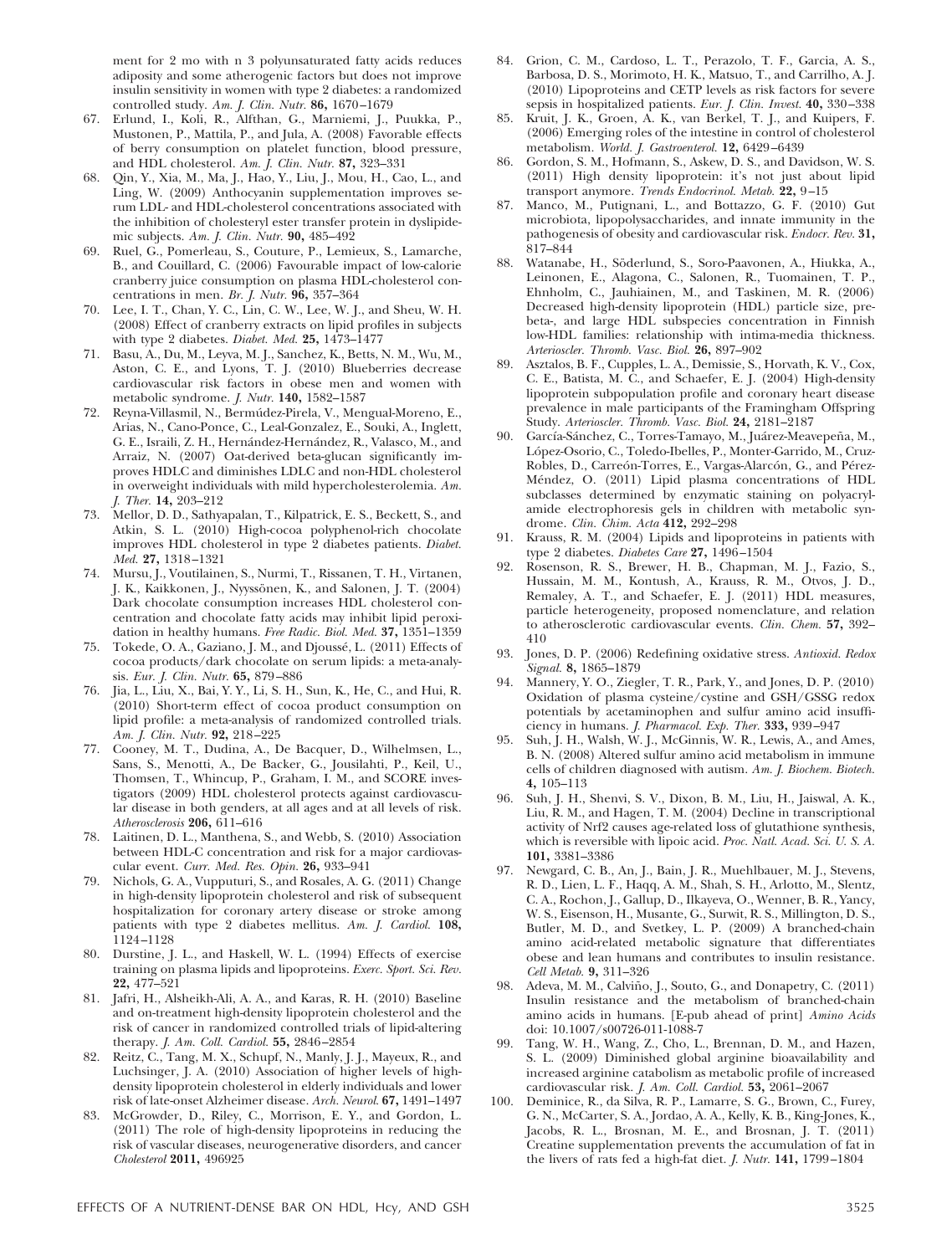- 101. Salek, R. M., Maguire, M. L., Bentley, E., Rubtsov, D. V., Hough, T., Cheeseman, M., Nunez, D., Sweatman, B. C., Haselden, J. N., Cox, R. D., Connor, S. C., and Griffin, J. L. (2007) A metabolomic comparison of urinary changes in type 2 diabetes in mouse, rat, and human. *Physiol. Genomics* **29,** 99–108
- 102. Pfeiffer, C. M., Osterloh, J. D., Kennedy-Stephenson, J., Picciano, M. F., Yetley, E. A., Rader, J. I., and Johnson, C. L. (2008) Trends in circulating concentrations of total homocysteine among U.S. adolescents and adults: findings from the 1991–1994 and 1999–2004 National Health and Nutrition Examination Surveys. *Clin. Chem.* **54,** 801–813
- 103. Olthof, M. R., van Vliet, T., Verhoef, P., Zock, P. L., and Katan, M. B. (2005) Effect of homocysteine-lowering nutrients on blood lipids: results from four randomised, placebo-controlled studies in healthy humans. *PLoS Med.* **2,** e135
- 104. Carr, D. F., Whiteley, G., Alfirevic, A., Pirmohamed, M., and FolATED study team (2009) Investigation of inter-individual variability of the one-carbon folate pathway: a bioinformatic and genetic review. *Pharmacogenomics J.* **9,** 291–305
- 105. Selhub, J. (2008) Public health significance of elevated homocysteine. *Food Nutr. Bull.* **29,** S116–S125
- 106. Selhub, J., Morris, M. S., and Jacques, P. F. (2007) In vitamin  $B_{12}$  deficiency, higher serum folate is associated with increased total homocysteine and methylmalonic acid concentrations. *Proc. Natl. Acad. Sci. U. S. A.* **104,** 19995–20000
- 107. Agodi, A., Barchitta, M., Valenti, G., Marzagalli, R., Frontini, V., and Marchese, A. E. (2011) Increase in the prevalence of the MTHFR 677 TT polymorphism in women born since 1959: potential implications for folate requirements. *Eur. J. Clin. Nutr.* **65,** 1302–1308
- 108. Crider, K. S., Zhu, J. H., Hao, L., Yang, Q. H., Yang, T. P., Gindler, J., Maneval, D. R., Quinlivan, E. P., Li, Z., Bailey, L. B., and Berry, R. J. (2011) MTHFR 677C->T genotype is associated with folate and homocysteine concentrations in a large, population-based, double-blind trial of folic acid supplementation. *Am. J. Clin. Nutr.* **93,** 1365–1372
- 109. Clarke, R., Halsey, J., Bennett, D., and Lewington, S. (2011) Homocysteine and vascular disease: review of published results of the homocysteine-lowering trials. *J. Inherit. Metab. Dis.* **34,** 83–91
- 110. Smulders, Y. M., and Blom, H. J. (2011) The homocysteine controversy. *J. Inherit. Metab. Dis.* **34,** 93–99
- 111. Lonn, E., Yusuf, S., Arnold, M. J., Sheridan, P., Pogue, J., Micks, M., McQueen, M. J., Probstfield, J., Fodor, G., Held, C., Genest, J., and Heart Outcomes Prevention Evaluation (HOPE) 2 Investigators (2006) Homocysteine lowering with folic acid and B vitamins in vascular disease. *N. Engl. J. Med.* **354,** 1567–1577
- 112. Bønaa, K. H., Njølstad, I., Ueland, P. M., Schirmer, H., Tverdal, A., Steigen, T., Wang, H., Nordrehaug, J. E., Arnesen, E., Rasmussen, K., and NORVIT Trial Investigators (2006) Homocysteine lowering and cardiovascular events after acute myocardial infarction. *N. Engl. J. Med.* **354,** 1578–1588
- 113. Wang, X., Qin, X., Demirtas, H., Li, J., Mao, G., Huo, Y., Sun, N., Liu, L., and Xu, X. (2007) Efficacy of folic acid supplementation in stroke prevention: a meta-analysis. *Lancet* **369,** 1876– 1882
- 114. Frosst, P., Blom, H. J., Milos, R., Goyette, P., Sheppard, C. A., Matthews, R. G., Boers, G. J., den Heijer, M., Kluijtmans, L. A., and van den Heuvel, L. P. (1995) A candidate genetic risk factor for vascular disease: a common mutation in methylenetetrahydrofolate reductase. *Nat. Genet.* **10,** 111–113
- 115. Skovby, F., Gaustadnes, M., and Mudd, S. H. (2010) A revisit to the natural history of homocystinuria due to cystathionine beta-synthase deficiency. *Mol. Genet. Metab.* **99,** 1–3
- 116. Namekata, K., Enokido, Y., Ishii, I., Nagai, Y., Harada, T., and Kimura, H. (2004) Abnormal lipid metabolism in cystathionine beta-synthase-deficient mice, an animal model for hyperhomocysteinemia. *J. Biol. Chem.* **279,** 52961–52969
- 117. Tu, M. C., Huang, C. W., Chen, N. C., Chang, W. N., Lui, C. C., Chen, C. F., Chen, C., Wang, Y. L., Lin, Y. T., and Chang, C. C. (2010) Hyperhomocysteinemia in Alzheimer dementia patients and cognitive decline after 6 months follow-up period. *Acta Neurol. Taiwan* **19,** 168–177
- 118. Oulhaj, A., Refsum, H., Beaumont, H., Williams, J., King, E., Jacoby, R., and Smith, A. D. (2010) Homocysteine as a predic-

tor of cognitive decline in Alzheimer's disease. *Int. J. Geriatr. Psychiatry* **25,** 82–90

- 119. Haan, M. N., Miller, J. W., Aiello, A. E., Whitmer, R. A., Jagust, W. J., Mungas, D. M., Allen, L. H., and Green, R. (2007) Homocysteine, B vitamins, and the incidence of dementia and cognitive impairment: results from the Sacramento Area Latino Study on Aging. *Am. J. Clin. Nutr.* **85,** 511–517
- 120. Elias, M. F., Sullivan, L. M., D'Agostino, R. B., Elias, P. K., Jacques, P. F., Selhub, J., Seshadri, S., Au, R., Beiser, A., and Wolf, P. A. (2005) Homocysteine and cognitive performance in the Framingham offspring study: age is important. *Am. J. Epidemiol.* **162,** 644–653
- 121. De Jager, C. A., Oulhaj, A., Jacoby, R., Refsum, H., and Smith, A. D. (2012) Cognitive and clinical outcomes of homocysteinelowering B-vitamin treatment in mild cognitive impairment: a randomized controlled trial. *Int. J. Geriatr. Psychiatry* **27,** 592– 600
- 122. Wu, G., Fang, Y. Z., Yang, S., Lupton, J. R., and Turner, N. D. (2004) Glutathione metabolism and its implications for health. *J. Nutr.* **134,** 489–492
- 123. Hu, J. J., Roush, G. C., Berwick, M., Dubin, N., Mahabir, S., Chandiramani, M., and Boorstein, R. (1996) Effects of dietary supplementation of alpha-tocopherol on plasma glutathione and DNA repair activities. *Cancer Epidemiol. Biomarkers Prev.* **5,** 263–270
- 124. Suliman, M. E., Divino Filho, J. C., Bàràny, P., Anderstam, B., Lindholm, B., and Bergström, J. (1999) Effects of high-dose folic acid and pyridoxine on plasma and erythrocyte sulfur amino acids in hemodialysis patients. *J. Am. Soc. Nephrol.* **10,** 1287–1296
- 125. Lenton, K. J., Sané, A. T., Therriault, H., Cantin, A. M., Payette, H., and Wagner, J. R. (2003) Vitamin C augments lymphocyte glutathione in subjects with ascorbate deficiency. *Am. J. Clin. Nutr.* **77,** 189–195
- 126. Innis, S. M., Davidson, A. G., Melynk, S., and James, S. J. (2007) Choline-related supplements improve abnormal plasma methionine-homocysteine metabolites and glutathione status in children with cystic fibrosis. *Am. J. Clin. Nutr.* **85,** 702–708
- 127. Grey, V., Mohammed, S. R., Smountas, A. A., Bahlool, R., and Lands, L. C. (2003) Improved glutathione status in young adult patients with cystic fibrosis supplemented with whey protein. *J. Cyst. Fibros.* **2,** 195–198
- 128. Weisel, T., Baum, M., Eisenbrand, G., Dietrich, H., Will, F., Stockis, J. P., Kulling, S., Rüfer, C., Johannes, C., and Janzowski, C. (2006) An anthocyanin/polyphenolic-rich fruit juice reduces oxidative DNA damage and increases glutathione level in healthy probands. *Biotechnol. J.* **1,** 388–397
- 129. Mosharov, E., Cranford, M. R., and Banerjee, R. (2000) The quantitatively important relationship between homocysteine metabolism and glutathione synthesis by the transsulfuration pathway and its regulation by redox changes. *Biochemistry* **39,** 13005–13011
- 130. Na, H. K., and Surh, Y. J. (2008) Modulation of Nrf2-mediated antioxidant and detoxifying enzyme induction by the green tea polyphenol EGCG. *Food Chem. Toxicol.* **46,** 1271–1278
- 131. Chan, A. C., Chow, C. K., and Chiu, D. (1999) Interaction of antioxidants and their implication in genetic anemia. *Proc. Soc. Exp. Biol. Med.* **222,** 274–282
- 132. Jones, D. P., Mody, V. C., Carlson, J. L., Lynn, M. J., and Sternberg, P. (2002) Redox analysis of human plasma allows separation of pro-oxidant events of aging from decline in antioxidant defenses. *Free Radic. Biol. Med.* **33,** 1290–1300
- 133. Neuman, R. B., Bloom, H. L., Shukrullah, I., Darrow, L. A., Kleinbaum, D., Jones, D. P., and Dudley, S. C. (2007) Oxidative stress markers are associated with persistent atrial fibrillation. *Clin. Chem.* **53,** 1652–1657
- 134. Ashfaq, S., Abramson, J. L., Jones, D. P., Rhodes, S. D., Weintraub, W. S., Hooper, W. C., Vaccarino, V., Harrison, D. G., and Quyyumi, A. A. (2006) The relationship between plasma levels of oxidized and reduced thiols and early atherosclerosis in healthy adults. *J. Am. Coll. Cardiol.* **47,** 1005–1011
- 135. Liu, H., Wang, H., Shenvi, S., Hagen, T. M., and Liu, R. M. (2004) Glutathione metabolism during aging and in Alzheimer disease. *Ann. N. Y. Acad. Sci.* **1019,** 346–349
- 136. van der Ven, A. J., Blom, H. J., Peters, W., Jacobs, L. E., Verver, T. J., Koopmans, P. P., Demacker, P., and van der Meer, J. W. (1998) Glutathione homeostasis is disturbed in CD4-positive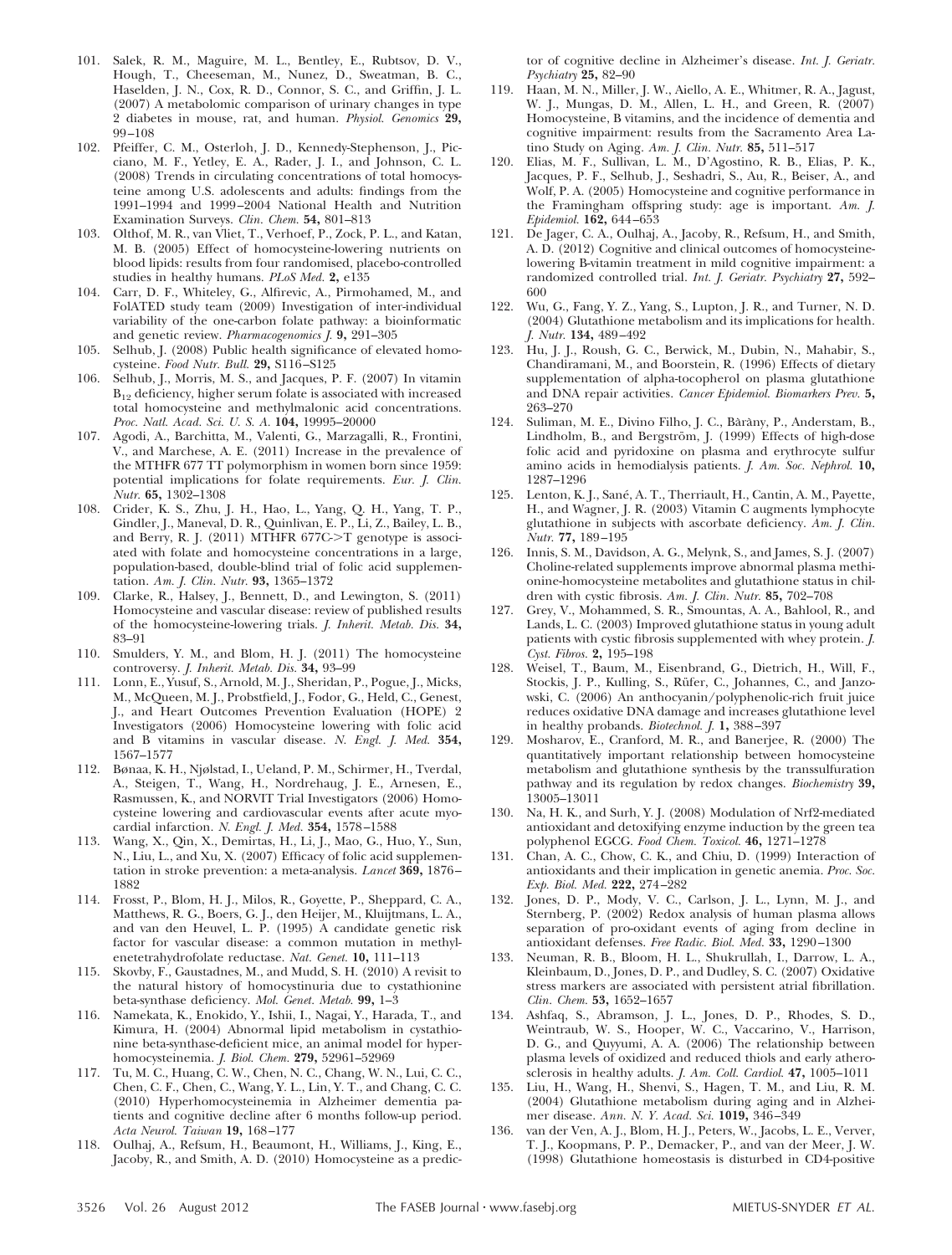lymphocytes of HIV-seropositive individuals. *Eur. J. Clin. Invest.* **28,** 187–193

- 137. Griffith, O. W. (1999) Biologic and pharmacologic regulation of mammalian glutathione synthesis. *Free Radic. Biol. Med.* **27,** 922–935
- 138. Livingstone, C., and Davis, J. (2007) Review: Targeting therapeutics against glutathione depletion in diabetes and its complications. *Brit. J. Diabetes Vasc. Dis*. **7,** 258
- 139. Atkuri, K. R., Mantovani, J. J., Herzenberg, L. A., and Herzenberg, L. A. (2007) N-Acetylcysteine—a safe antidote for cysteine/glutathione deficiency. *Curr. Opin. Pharmacol.* **7,** 355–359
- 140. Meister, A. (1991) Glutathione deficiency produced by inhibition of its synthesis, and its reversal; applications in research and therapy. *Pharmacol. Ther.* **51,** 155–194
- 141. Chapman, M. J., Redfern, J. S., McGovern, M. E., and Giral, P. (2010) Niacin and fibrates in atherogenic dyslipidemia: pharmacotherapy to reduce cardiovascular risk. *Pharmacol. Ther.* **126,** 314–345
- 142. Al-Mohaissen, M. A., Pun, S. C., and Frohlich, J. J. (2010) Niacin: from mechanisms of action to therapeutic uses. *Mini Rev. Med. Chem.* **10,** 204–217
- 143. Hossain, M. A., Tsujita, M., Gonzalez, F. J., and Yokoyama, S. (2008) Effects of fibrate drugs on expression of ABCA1 and HDL biogenesis in hepatocytes. *J. Cardiovasc. Pharmacol.* **51,** 258–266
- 144. Jun, M., Foote, C., Lv, J., Neal, B., Patel, A., Nicholls, S. J., Grobbee, D. E., Cass, A., Chalmers, J., and Perkovic, V. (2010) Effects of fibrates on cardiovascular outcomes: a systematic review and meta-analysis. *Lancet* **375,** 1875–1884
- 145. Meyers, C. D., and Kashyap, M. L. (2004) Pharmacologic elevation of high-density lipoproteins: recent insights on mechanism of action and atherosclerosis protection. *Curr. Opin. Cardiol.* **19,** 366–373
- 146. Gutschi, L. M., Malcolm, J. C., Favreau, C. M., and Ooi, T. C. (2006) Paradoxically decreased HDL-cholesterol levels associated with rosiglitazone therapy. *Ann. Pharmacother.* **40,** 1672–1676
- 147. Wierzbicki, A. S. (2009) Fibrates in the treatment of cardiovascular risk and atherogenic dyslipidaemia. *Curr. Opin. Cardiol.* **24,** 372–379
- 148. Dierkes, J., and Westphal, S. (2005) Effect of drugs on homocysteine concentrations. *Semin. Vasc. Med.* **5,** 124–139
- 149. Mayer, O., Simon, J., Holubec, L., Pikner, R., and Subrt, I. (2003) Fenofibrate-induced hyperhomocysteinemia may be prevented by folate co-administration. *Eur. J. Clin. Pharmacol.* **59,** 367–371
- 150. Basu, T. K., and Mann, S. (1997) Vitamin  $B_6$  normalizes the altered sulfur amino acid status of rats fed diets containing pharmacological levels of niacin without reducing niacin's hypolipidemic effects. *J. Nutr.* **127,** 117–121
- Sacks, F. M., and Katan, M. (2002) Randomized clinical trials on the effects of dietary fat and carbohydrate on plasma lipoproteins and cardiovascular disease. *Am. J. Med.* **113**(Suppl. 9B), 13S–24S
- 152. Natarajan, P., Ray, K. K., and Cannon, C. P. (2010) Highdensity lipoprotein and coronary heart disease: current and future therapies. *J. Am. Coll. Cardiol.* **55,** 1283–1299
- 153. Adamsson, V., Reumark, A., Fredriksson, I. B., Hammarström, E., Vessby, B., Johansson, G., and Risérus, U. (2010) Effects of a healthy Nordic diet on cardiovascular risk factors in hypercholesterolaemic subjects: a randomized controlled trial (NORDIET). *J. Intern. Med.* **269,** 150–159
- 154. Zhang, Z., Lanza, E., Kris-Etherton, P. M., Colburn, N. H., Bagshaw, D., Rovine, M. J., Ulbrecht, J. S., Bobe, G., Chapkin, R. S., and Hartman, T. J. (2010) A high legume low glycemic index diet improves serum lipid profiles in men. *Lipids* **45,** 765–775
- 155. Vrolix, R., and Mensink, R. P. (2010) Effects of glycemic load on metabolic risk markers in subjects at increased risk of developing metabolic syndrome. *Am. J. Clin. Nutr.* **92,** 366–374
- 156. Frost, G., Leeds, A. A., Doré, C. J., Madeiros, S., Brading, S., and Dornhorst, A. (1999) Glycaemic index as a determinant of serum HDL-cholesterol concentration. *Lancet* **353,** 1045–1048
- 157. Culberson, A., Kafai, M. R., and Ganji, V. (2009) Glycemic load is associated with HDL cholesterol but not with the other components and prevalence of metabolic syndrome in the

third National Health and Nutrition Examination Survey, 1988-1994. *Int. Arch. Med.* **2,** 3

- 158. Mena, M. P., Sacanella, E., Vazquez-Agell, M., Morales, M., Fitó, M., Escoda, R., Serrano-Martínez, M., Salas-Salvadó, J., Benages, N., Casas, R., Lamuela-Raventós, R. M., Masanes, F., Ros, E., and Estruch, R. (2009) Inhibition of circulating immune cell activation: a molecular antiinflammatory effect of the Mediterranean diet. *Am. J. Clin. Nutr.* **89,** 248–256
- 159. Solá, R., Fitó, M., Estruch, R., Salas-Salvadó, J., Corella, D., de La Torre, R., Muñoz, M. A., López-Sabater, M. D. C., Martínez-González, M. A., Arós, F., Ruiz-Gutierrez, V., Fiol, M., Casals, E., Wärnberg, J., Buil-Cosiales, P., Ros, E., Konstantinidou, V., Lapetra, J., Serra-Majem, L., and Covas, M. I. (2011) Effect of a traditional Mediterranean diet on apolipoproteins B, A-I, and their ratio: a randomized, controlled trial. *Atherosclerosis* **218,** 174–180
- 160. Siri-Tarino, P. W. (2011) Effects of diet on high-density lipoprotein cholesterol. *Curr. Atheroscler. Rep.* **13,** 453–460
- 161. Nordmann, A. J., Suter-Zimmermann, K., Bucher, H. C., Shai, I., Tuttle, K. R., Estruch, R., and Briel, M. (2011) Meta-analysis comparing mediterranean to low-fat diets for modification of cardiovascular risk factors. *Am. J. Med.* **124,** 841–851.e2
- 162. Blasbalg, T. L., Hibbeln, J. R., Ramsden, C. E., Majchrzak, S. F., and Rawlings, R. R. (2011) Changes in consumption of omega-3 and omega-6 fatty acids in the United States during the 20th century. *Am. J. Clin. Nutr.* **93,** 950–962
- 163. Simopoulos, A. P. (2011) Evolutionary aspects of diet: the omega-6/ omega-3 ratio and the brain. *Mol. Neurobiol.* **44,** 203–215
- 164. Nadtochiy, S. M., and Redman, E. K. (2011) Mediterranean diet and cardioprotection: the role of nitrite, polyunsaturated fatty acids, and polyphenols. *Nutrition* **27,** 733–744
- 165. Jacobs, D. R., Gross, M. D., and Tapsell, L. C. (2009) Food synergy: an operational concept for understanding nutrition. *Am. J. Clin. Nutr.* **89,** 1543S–1548S
- 166. Beck, E. J., Tosh, S. M., Batterham, M. J., Tapsell, L. C., and Huang, X. F. (2009) Oat beta-glucan increases postprandial cholecystokinin levels, decreases insulin response and extends subjective satiety in overweight subjects. *Mol. Nutr. Food Res.* **53,** 1343–1351
- 167. Vitaglione, P., Lumaga, R. B., Stanzione, A., Scalfi, L., and Fogliano, V. (2009) beta-Glucan-enriched bread reduces energy intake and modifies plasma ghrelin and peptide YY concentrations in the short term. *Appetite* **53,** 338–344
- 168. Foster-Schubert, K. E., Overduin, J., Prudom, C. E., Liu, J., Callahan, H. S., Gaylinn, B. D., Thorner, M. O., and Cummings, D. E. (2008) Acyl and total ghrelin are suppressed strongly by ingested proteins, weakly by lipids, and biphasically by carbohydrates. *J. Clin. Endocrinol. Metab.* **93,** 1971–1979
- 169. Howarth, N. C., Saltzman, E., and Roberts, S. B. (2001) Dietary fiber and weight regulation. *Nutr. Rev.* **59,** 129–139
- 170. Liese, A. D., Schulz, M., Fang, F., Wolever, T. M., D'Agostino, R. B., Sparks, K. C., and Mayer-Davis, E. J. (2005) Dietary glycemic index and glycemic load, carbohydrate and fiber intake, and measures of insulin sensitivity, secretion, and adiposity in the Insulin Resistance Atherosclerosis Study. *Diabetes Care* **28,** 2832–2838
- 171. Luhovyy, B. L., Akhavan, T., and Anderson, G. H. (2007) Whey proteins in the regulation of food intake and satiety. *J. Am. Coll. Nutr.* **26,** 704S–712S
- 172. Parra, D., Ramel, A., Bandarra, N., Kiely, M., Martínez, J. A., and Thorsdottir, I. (2008) A diet rich in long-chain omega-3 fatty acids modulates satiety in overweight and obese volunteers during weight loss. *Appetite* **51,** 676–680
- 173. Schwartz, G. J., Fu, J., Astarita, G., Li, X., Gaetani, S., Campolongo, P., Cuomo, V., and Piomelli, D. (2008) The lipid messenger OEA links dietary fat intake to satiety. *Cell Metab.* **8,** 281–288
- 174. U.S. Department of Agriculture, Agricultural Research Service (2011) USDA National Nutrient Database for Standard Reference, Release 24. Nutrient Data Laboratory Home Page, <http://www.ars.usda.gov/ba/bhnrc/ndl>
- 175. U.S. Department of Agriculture, National Agricultural Library (2007) USDA Database for the Flavonoid Content of Selected Foods, Release 2.1. [http://www.nal.usda.gov/fnic/foodcomp/](http://www.nal.usda.gov/fnic/foodcomp/Data/Flav/Flav02-1.pdf) [Data/Flav/Flav02-1.pdf](http://www.nal.usda.gov/fnic/foodcomp/Data/Flav/Flav02-1.pdf)

*Received for publication January 27, 2012. Accepted for publication April 16, 2012.*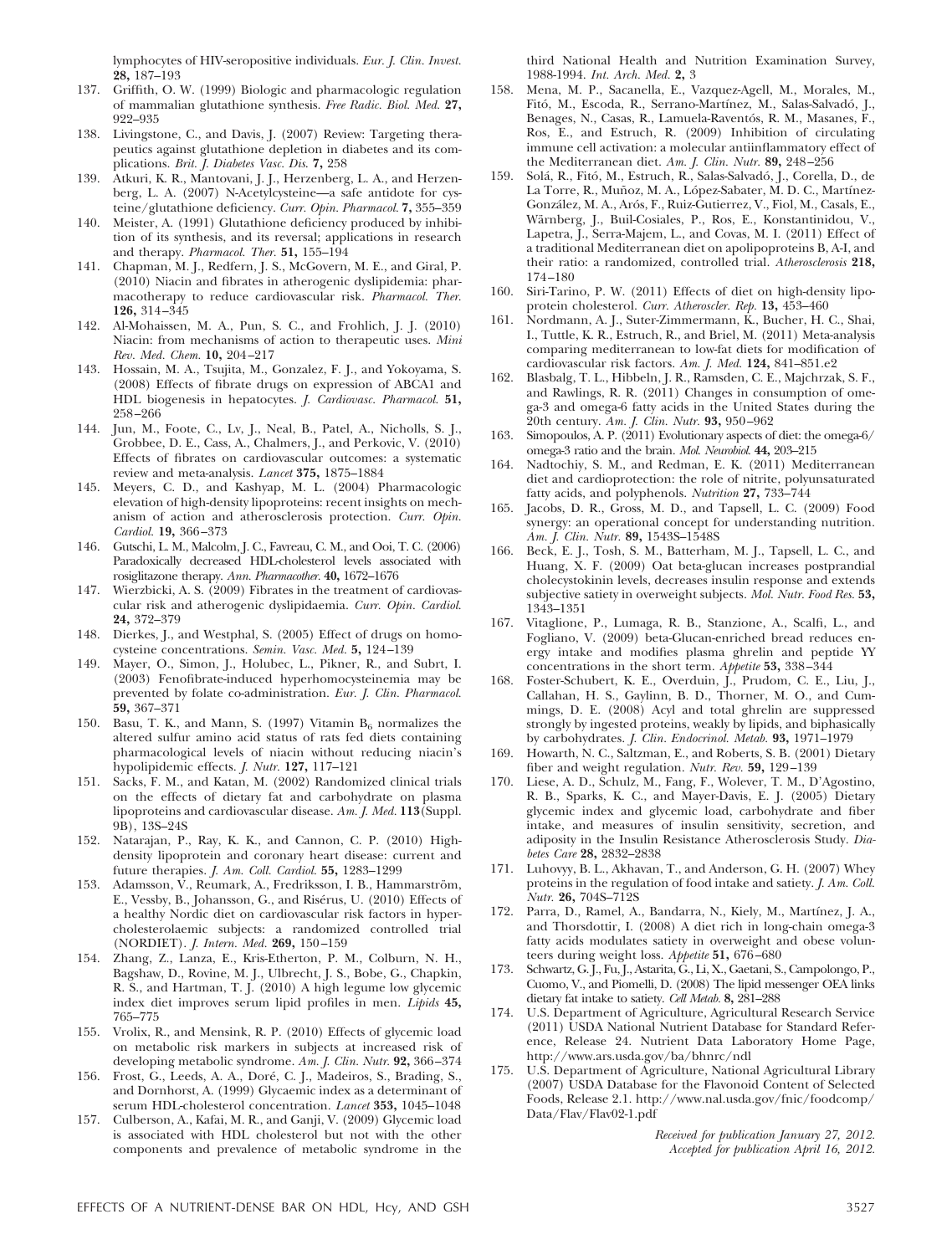# **SUPPLEMENTARY MATERIAL**

| P value<br>0.55 |
|-----------------|
|                 |
|                 |
| < 0.0001        |
| 0.41            |
| 0.18            |
| 0.15            |
| 0.51            |
| 0.25            |
| 0.81            |
| 0.85            |
| 0.10            |
| 0.13            |
| 0.07            |
| 0.67            |
| 0.93            |
| 0.086           |
|                 |

**Supplementary Table 1. Baseline and post-intervention lipoprotein subfraction particle**  numbers in study participants (n=25) consuming the nutrition bar.<sup>a</sup>

<sup>a</sup> All values listed are means  $\pm$  SD. Abbreviations: HDL-S (small HDL = 7.6-10.5 nm), HDL-L (large HDL = 10.5-14.5 nm), LDL IVb (19-19.9 nm), LDL IVa (19.9-20.4 nm), LDL IIIb (20.4- 20.8 nm), LDL IIIa (20.8-21.4), LDL IIb (21.4-22 nm), LDL IIa (22-22.4 nm), IDL 1 (22.4-23.3 nm), IDL 1 (25-29.6 nm). VLDL-S (small VLVL = 29.6-33.6 nm), VLDL-I (intermediate VLDL =  $33.5-42.4$  nm), VLDL-L (large VLVL =  $42.4-52$  nm). LDL subclasses that comprise small LDL include LDL IVb, IVa, IIIb and LDL IIIa; medium LDL is comprised of LDL IIb; large LDL includes LDL IIa, IDL 2 and IDL 1.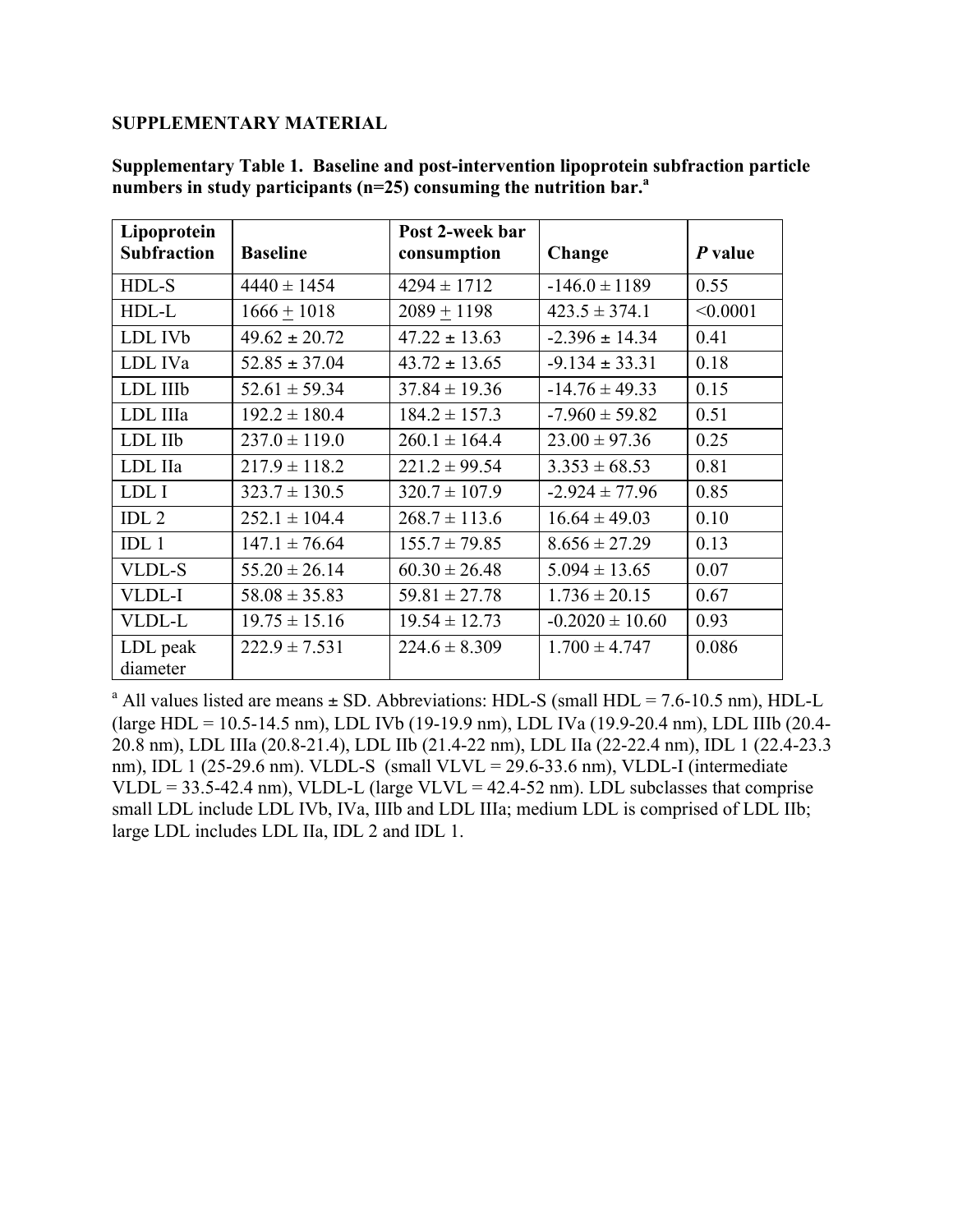**Supplementary Table 2. Baseline and post-intervention plasma amino acid metabolite concentrations in study participants (n=25) consuming the nutrition bar**<sup>a</sup>

| <b>Variables</b>                        | <b>Baseline</b>  |                   | Change            | P value |
|-----------------------------------------|------------------|-------------------|-------------------|---------|
| 20 Major Amino Acids                    |                  |                   |                   |         |
| Alanine                                 | $211.6 \pm 79.4$ | $247.5 \pm 96.2$  | $35.9 \pm 97.5$   | 0.078   |
| Arginine                                | $103.7 \pm 37.2$ | $100.0 \pm 33.9$  | $-3.7 \pm 28.5$   | 0.52    |
| Asparagine                              | $60.4 \pm 39.5$  | $68.7 \pm 50.3$   | $8.4 \pm 26.7$    | 0.13    |
| Aspartate                               | $3.1 \pm .9$     | $3.5 \pm 2.2$     | $0.5 \pm 2.3$     | 0.33    |
| Glutamate                               | $98.7 \pm 63.1$  | $89.9 \pm 46.5$   | $-8.8 \pm 37.7$   | 0.26    |
| Glycine                                 | $223.9 \pm 63.2$ | $236.1 \pm 59.5$  | $12.2 \pm 52.3$   | 0.26    |
| Glutamine                               | $482.7 \pm 93.9$ | $524.3 \pm 103.2$ | $41.6 \pm 137.0$  | 0.14    |
| Serine                                  | $70.9 \pm 15.1$  | $79.0 \pm 33.4$   | $8.1 \pm 24.9$    | 0.12    |
| Threonine                               | $167.6 \pm 50.8$ | $165.2 \pm 46.5$  | $-2.3 \pm 48.2$   | 0.81    |
| Tryptophan                              | $32.1 \pm 6.5$   | $33.0 \pm 7.0$    | $0.9 \pm 8.0$     | 0.57    |
| Tyrosine                                | $80.7 \pm 19.9$  | $80.9 \pm 17.6$   | $0.3 \pm 20.3$    | 0.95    |
| Valine                                  | $224.2 \pm 61.3$ | $242.1 \pm 64.5$  | $17.9 \pm 52.7$   | 0.10    |
| Cysteine                                | $357.2 \pm 83.4$ | $395.5 \pm 118.5$ | $38.3 \pm 123.3$  | 0.13    |
| Methionine                              | $19.5 \pm 6.0$   | $19.3 \pm 6.2$    | $-0.3 \pm 8.3$    | 0.87    |
| Leucine/Isoleucine                      | $56.9 \pm 13.3$  | $56.7 \pm 11.9$   | $-0.2 \pm 14.8$   | 0.95    |
| Lysine                                  | $156.2 \pm 38.3$ | $170.6 \pm 59.0$  | $14.4 \pm 41.8$   | 0.099   |
| Pheynylalanine                          | $71.2 \pm 16.1$  | $72.2 \pm 13.7$   | $1.0 \pm 19.3$    | 0.80    |
| Proline                                 | $84.6 \pm 27.0$  | $90.2 \pm 35.5$   | $5.6 \pm 24.6$    | 0.26    |
| Histidine                               | $64.6 \pm 16.4$  |                   | $4.4 \pm 17.8$    | 0.23    |
| <b>Secondary Amino Acid Metabolites</b> |                  |                   |                   |         |
| Citrulline                              | $24.4 \pm 7.0$   | $22.8 \pm 6.8$    | $-1.6 \pm 7.2$    | 0.27    |
| 3-methylhistidine                       | $17.0 \pm 6.5$   | $16.1 \pm 8.1$    | $-0.9 \pm 8.4$    | 0.59    |
| 4-hydroxyproline                        | $23.5 \pm 8.9$   | $20.6 \pm 7.7$    | $-2.9 \pm 8.7$    | 0.11    |
| Cysteinylglycine                        | $33.7 \pm 8.3$   | $37.8 \pm 10.6$   | $4.1 \pm 13.2$    | 0.13    |
| Cystathionine                           | $.5 \pm .2$      | $.6 \pm .3$       | $0.1 \pm 0.3$     | 0.23    |
| Glutathione                             | $6.9 \pm 3.2$    | $8.3 \pm 3.5$     | $1.5 \pm 2.6$     | 0.011   |
| Homocysteine                            | $11.7 \pm 6.2$   | $9.8 \pm 3.7$     | $-1.9 \pm 3.8$    | 0.017   |
| Ornithine                               | $62.9 \pm 15.7$  | $68.5 \pm 30.3$   | $5.6 \pm 28.7$    | 0.34    |
| Putrescine                              | ND               | ND                | $\qquad \qquad -$ |         |
| Spermidine                              | $.3 \pm .2$      | $.4 \pm .3$       | $0.1 \pm 0.3$     | 0.045   |
| Spermine                                | ND               | ND                |                   | $-$     |
| $\beta$ -alanine                        | $25.7 \pm 15.0$  | $30.9 \pm 18.4$   | $5.2 \pm 15.8$    | 0.15    |

<sup>a</sup> Values listed are means ( $\mu$ mol/L)  $\pm$  SD. ND = not detected; limit of detection = 20 nmol/L.